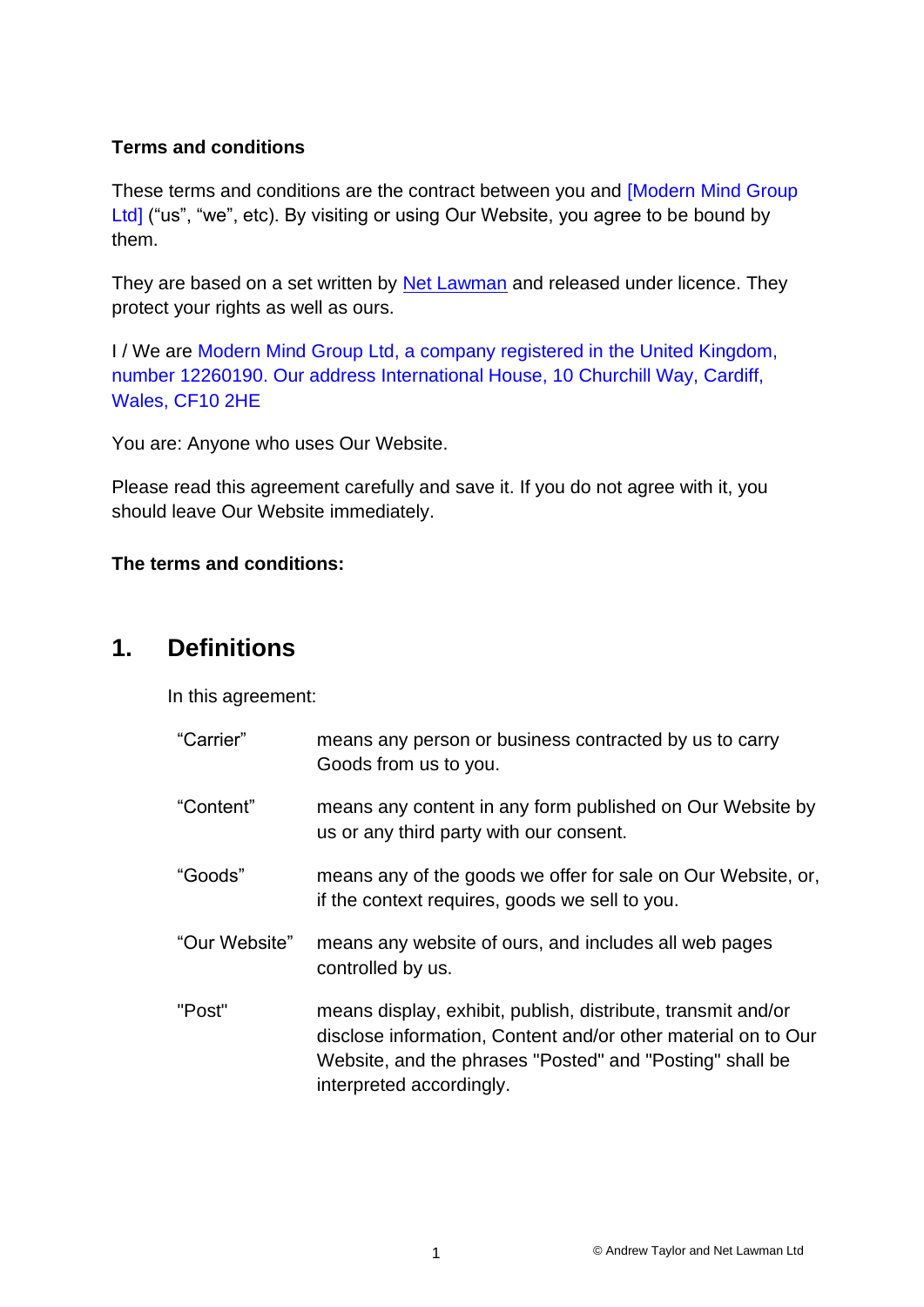# **2. Interpretation**

In this agreement unless the context otherwise requires:

a reference to a person is a reference to one or more individuals, whether or not formally in partnership, or to a corporation, government body, or other association or organisation.

these terms and conditions apply to all supplies of Goods by us to any customer. They prevail over any terms proposed by you.

any agreement by any party not to do or omit to do something includes an obligation not to allow some other person to do or omit to do that same thing;

[except where stated otherwise], any obligation of any person arising from this agreement may be performed by any other person;

in this agreement references to a party include references to a person to whom those rights and obligations are transferred or passed as a result of a merger, division, reconstruction or other re-organisation involving that party.

the headings to the paragraphs and schedules (if any) to this agreement do not affect the interpretation;

a reference to an act or regulation includes new law of substantially the same intent as that act or regulation.

in any indemnity, a reference to costs or expenses shall be construed as including the estimated cost of management time of the indemnified party, [such cost calculated £100 per hour].

these terms and conditions apply in any event to you as a buyer or prospective buyer of our Goods and so far as the context allows, to you as a visitor to Our Website.

this agreement is made only in the English language. If there is any conflict in meaning between the English language version of this agreement and any version or translation of this agreement in any other language, the English language version shall prevail.

# **3. Our contract with you**

This agreement contains the entire agreement between the parties and supersedes all previous agreements and understandings between the parties.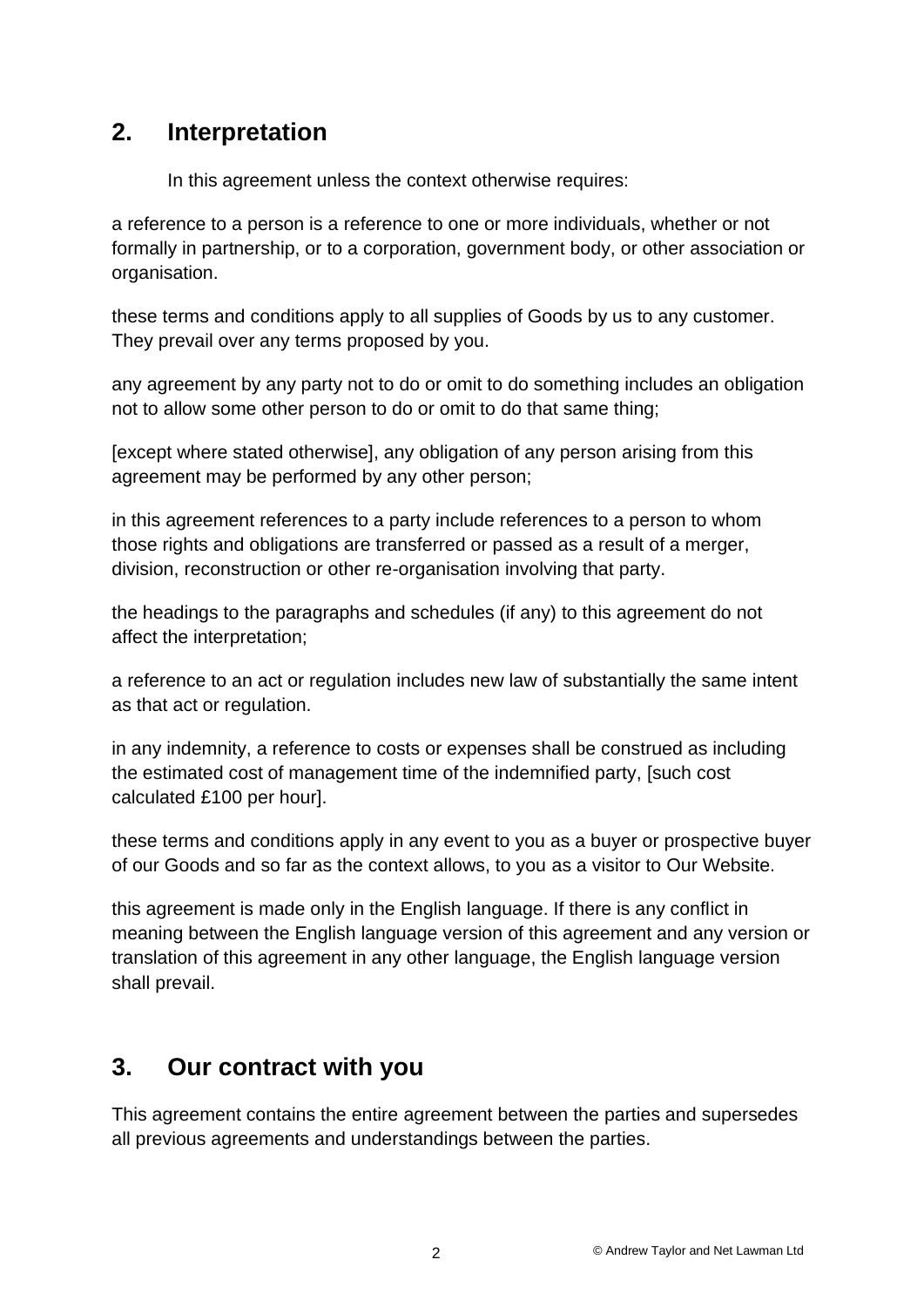Each party acknowledges that, in entering into this agreement, he does not rely on any representation, warranty, information or document or other term not forming part of this agreement.

If you use Our Website in any way and make an order on behalf of another person you warrant that you have full authority to do so and you accept personal responsibility for every act or omission by you.

[Because we rely on our suppliers, we / We] do not guarantee that Goods advertised on Our Website are available. We may change these terms from time to time. The terms that apply to you are those posted here on Our Website on the day you order Goods.

The price of Goods may be changed by us at any time. We will never change a price so as to affect the price charged to you at the time when you buy those Goods.

If in future, you buy Goods from us under any arrangement which does not involve your payment via Our Website; these terms still apply so far as they can be applied.

We do not sell the Goods in all countries. We may refuse to deliver the Goods if you live in a country we do not serve.

# **4. Acceptance of your order**

Your order is an offer to buy from us. Nothing that we do or say will amount to any acceptance of that offer until we actually dispatch the Goods to you. [At any point up until then, we may decline to supply the Goods to you without giving any reason].

### *OR*

Your order is an offer to buy from us. Nothing said or done by us is an acceptance of an order until we confirm acceptance in writing, referring to the order.

### AND

At any time before the Goods are despatched, we may decline to supply the Goods to you without giving any reason.

### *OR*

Your order is an offer to buy from us. We shall accept your order by [e-mail confirmation].That is when our contract is made. [Our message will also confirm details of your purchase and tell you when we shall despatch your order].

If we do not have all of the Goods you order in stock, we will offer you alternatives. If this happens you may: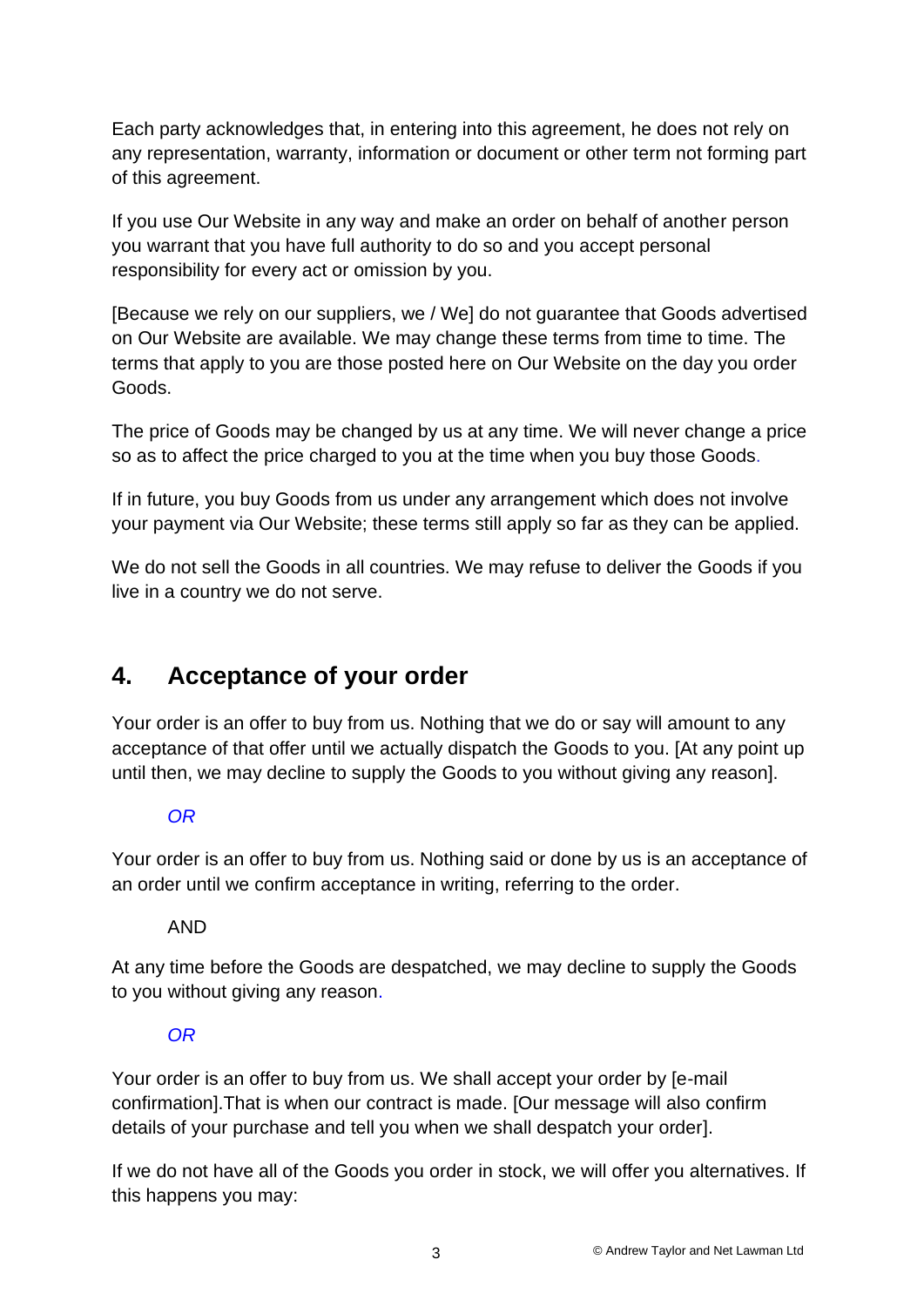accept the alternatives we offer;

cancel all or part of your order.

## **5. Price and payment**

The price payable for the Goods that you order is clearly set out on Our Website.

### *OR*

The Price is as set out in the order.

It is possible that the price may have increased from that posted on Our Website. If that happens, we will not despatch the Goods until you have confirmed that you wish to buy at the new price.

Prices include UK value added tax ("VAT"). If you show by your delivery address that you reside outside the United Kingdom, VAT will be deducted at the payment point.

### *OR*

Prices include UK value added tax ("VAT"). If you show by your delivery address that you reside outside the United Kingdom, we will refund to you the amount charged as VAT.

[If the item you order is available in parts, you must pay us the full price of your order before we will send any part of it. The only limitation to this will be where deposits are accepted and the final amount will be invoiced in instalments]

Bank charges by the receiving bank on payments to us will be borne by us. All other charges relating to payment in a currency other than pounds Sterling will be borne by you.

[Any information given by us in relation to exchange rates are approximate only and may vary from time to time.]

If, by mistake, we have under-priced Goods, we will not be liable to supply that those Goods to you at the stated price, provided that we notify you before we dispatch it to you.

The price of the Goods does not include the delivery charge which will be charged at the rates applicable at the date you place your order and which will be displayed on a page of Our Website before we ask you to pay.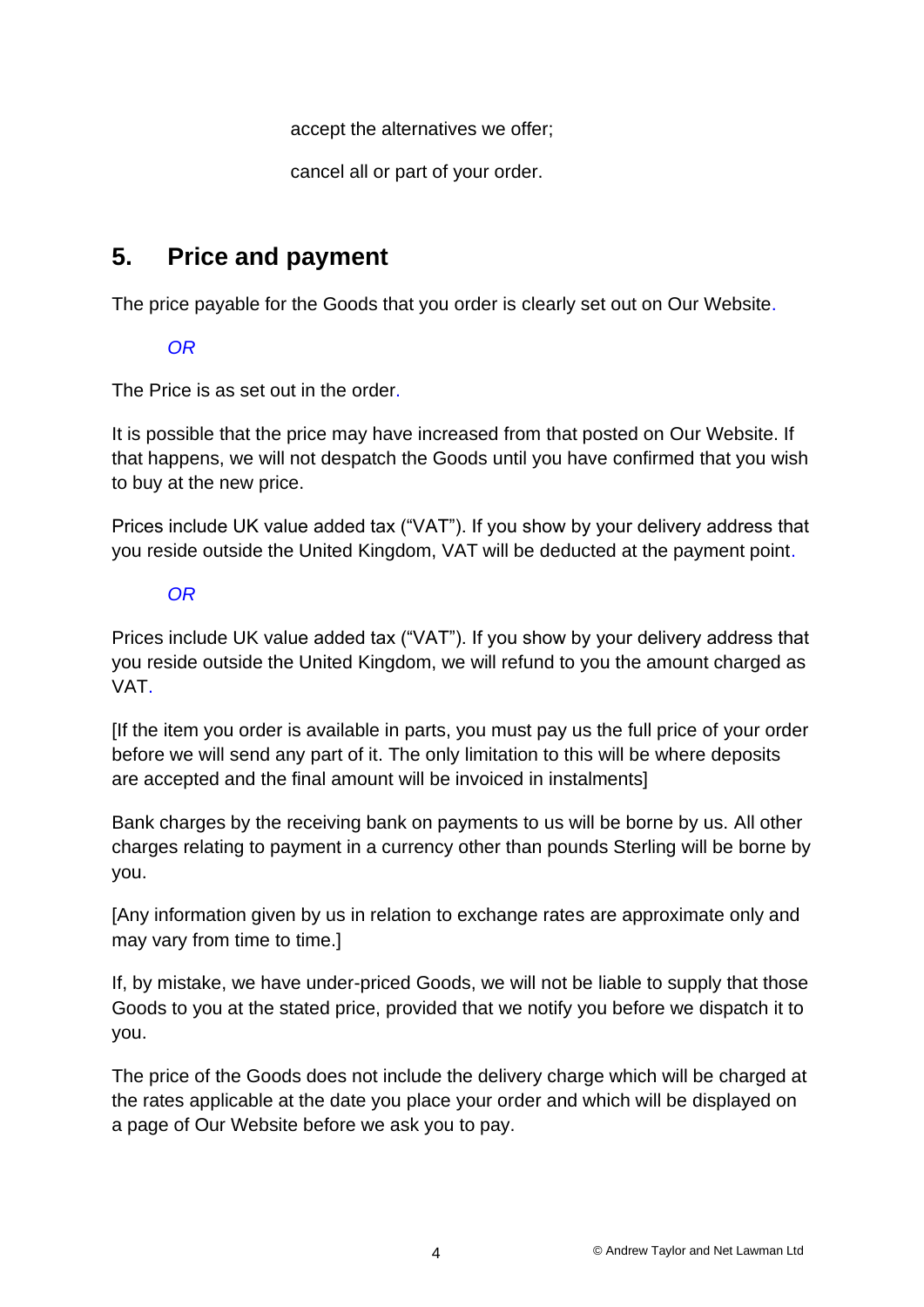If we owe you money (for this or any other reason), we will credit your credit or debit card as soon as reasonably practicable but in any event no later than [14] days from the date when we accept that repayment is due.

## **6. Security of your credit card**

We take care to make Our Website safe for you to use.

Card payments are not processed through pages controlled by us. We use one or more online payment service providers who will encrypt your card or bank account details in a secure environment.

If you have asked us to remember your credit card details in readiness for your next purchase or subscription, we will securely store your payment details on our systems. These details will be fully encrypted and only used to process your automatic monthly payments or other transactions which you have initiated.

# **7. Cancellation and refunds**

This and the following paragraph apply if you buy as a consumer as defined in the Consumer Contracts (Information, Cancellation and Additional Charges) Regulations 2013 (the "Regulations"). Provided the Regulations apply to the transaction concerned, then the following terms apply to the contract.

We now inform you that information relating to all aspects of our Goods is not in this document but in our marketing material, whether that is in the medium of Our Website or in hard copy.

The following rules apply to cancellation of your order:

If you have ordered Goods, but not received them, you may cancel your order without giving a reason, at any time within 14 days of your order. You will have no obligation and we will return your money.

If you have ordered Goods, and received them, you may cancel your order at any time within 14 days of the date you received them. You must tell us that you wish to cancel. You must also send the Goods back to us within that same 14 day period or not have logged in to the training portal for your digital course.

We will return your money subject to the following conditions: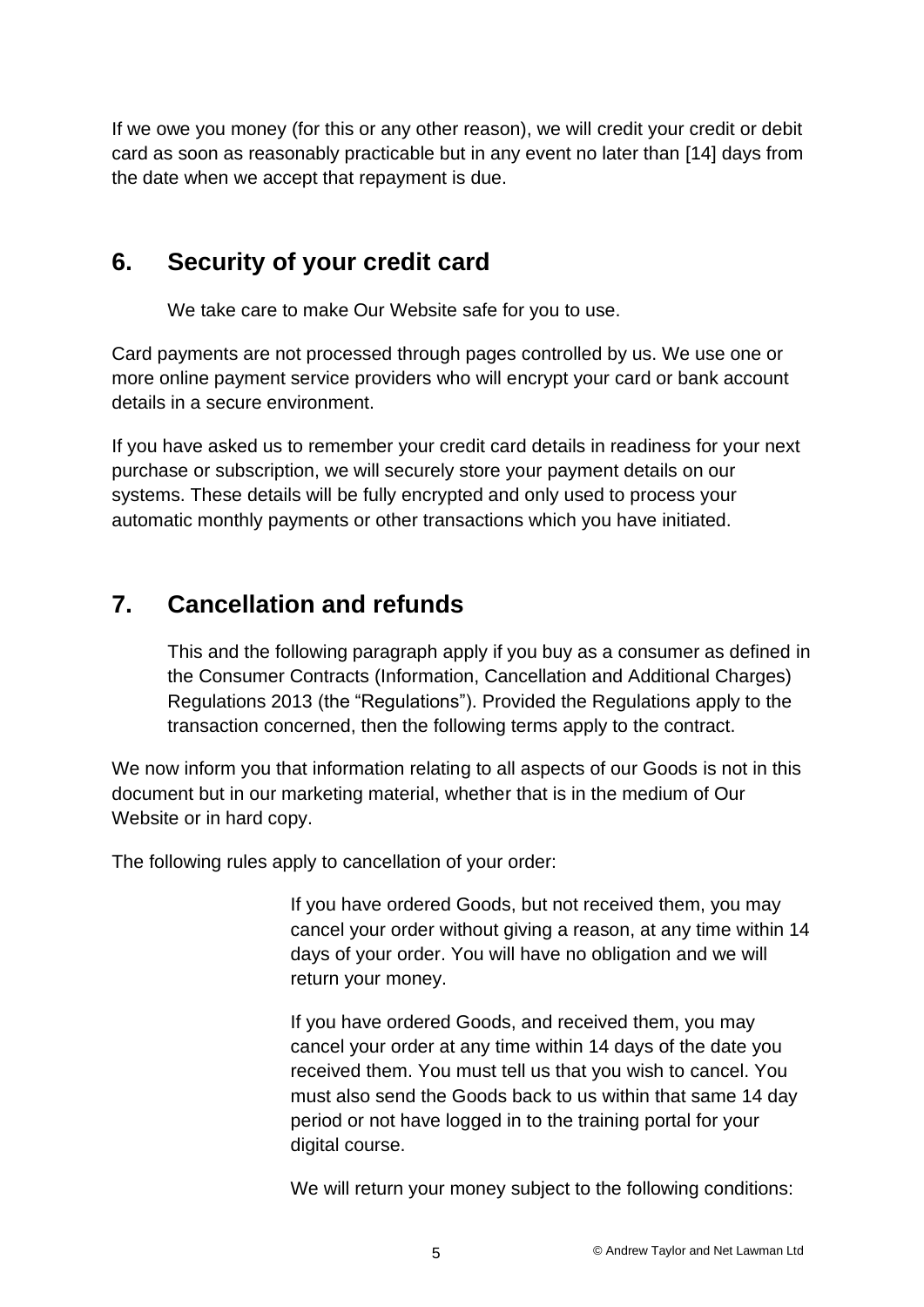- 7.1. we receive the Goods in a condition in which we can re-sell them at full price, in new condition, with labels and packaging intact.
- 7.2. you comply with our procedure for returns and refunds. We cannot return your money unless we know who sent them.

The option to cancel your order is not available:

if you purchase sealed goods which relate to health or hygiene, and they become unsealed after delivery, or cannot be re-sold for some other reason; or logged in to the training portal using the user name and password supplied to you.

if they are a hard medium for a product in soft copy, which comes to you sealed and is returned to us unsealed.

if the Goods are somehow mixed with other goods so that we cannot identify or easily separate them.

You are responsible for the cost of returning the Goods. We have no obligation to refund to you, your cost of re-packing and returning the Goods.

In any of the above scenarios, we will return your money within 14 days.

# **8. Liability for subsequent defects**

Please examine the Goods received from us immediately you receive them. If you do not tell us of any defect or problem within 30 days of receipt of the Goods, we shall assume that you have accepted them.

The procedure to return the faulty Goods is as follows:

the Goods must be returned to us as soon as any defect is discovered but not later than six months from receipt by you.

before you return the Goods to us, please carefully re-read the instructions and check that you have [assembled it correctly, complied with any provisions relating to the power supply, plugs and sockets / other].

please follow the returns procedure [provided on our website / set out on the reverse side of the delivery note we sent to you with the Goods / which we will send to you as soon as you notify us that you wish to return them.]

We will return your money subject to the following conditions: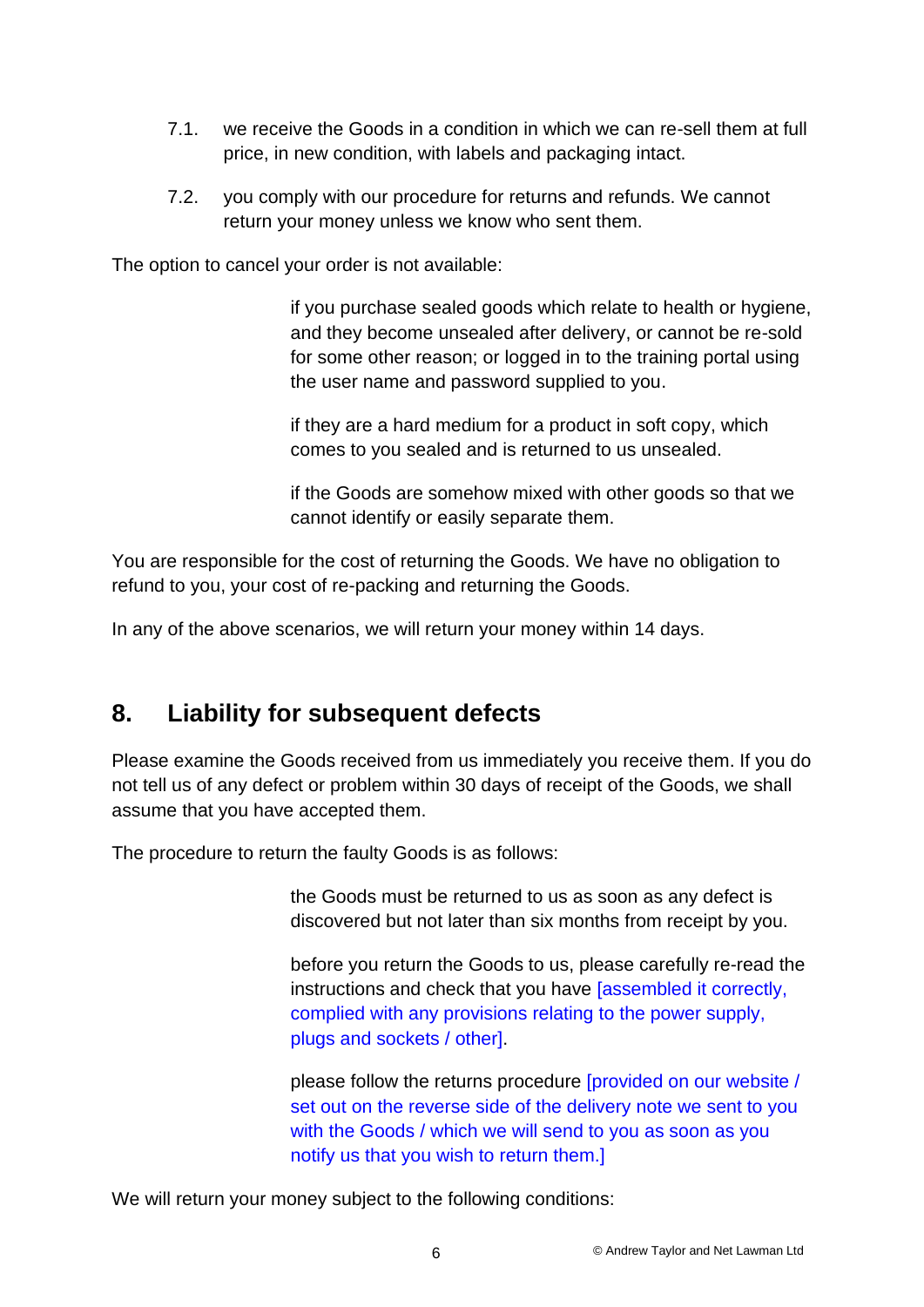we receive the Goods with labels and packaging intact.

you comply with our returns procedure. We cannot return your money unless we know who sent them.

you tell us clearly what is the fault you complain of, when it first became apparent, and other information to enable us to identify or reproduce it.

If any defect is found, then we shall:

repair or replace the Goods, or

refund the full cost you have paid including the cost of returning the Goods.

## **9. Delivery and pick up**

9.1. Goods are delivered within [30] days from the day you place an order to purchase the Goods. Of for digital goods they will be delivered within 48 hours.

Deliveries will be made by the Carrier to the address stipulated in your order. You must ensure that someone is present to accept the delivery.

If we are not able to deliver your Goods within [30] days of the date of your order, we shall notify you by e-mail to arrange another date for delivery.

We may deliver the Goods in instalments if they are not all available at the same time for delivery.

[Goods are sent at our risk until signed for by you or by any other person at the address you have given to us.]

All Goods must be signed for on delivery by an adult aged 18 years or over. If no one of that age is at the address when the delivery is attempted the Goods may be retained by the driver. When your Goods arrive, it is important that you check immediately the condition and quantity. If your Goods have been damaged in transit, you must refuse the delivery and immediately contact us so that we may dispatch a replacement quickly and minimise your inconvenience.

Signing "Unchecked", "Not Checked" or similar is not acceptable.

[Goods are sent by post. We will send you a message by email to tell you when we have despatched your order].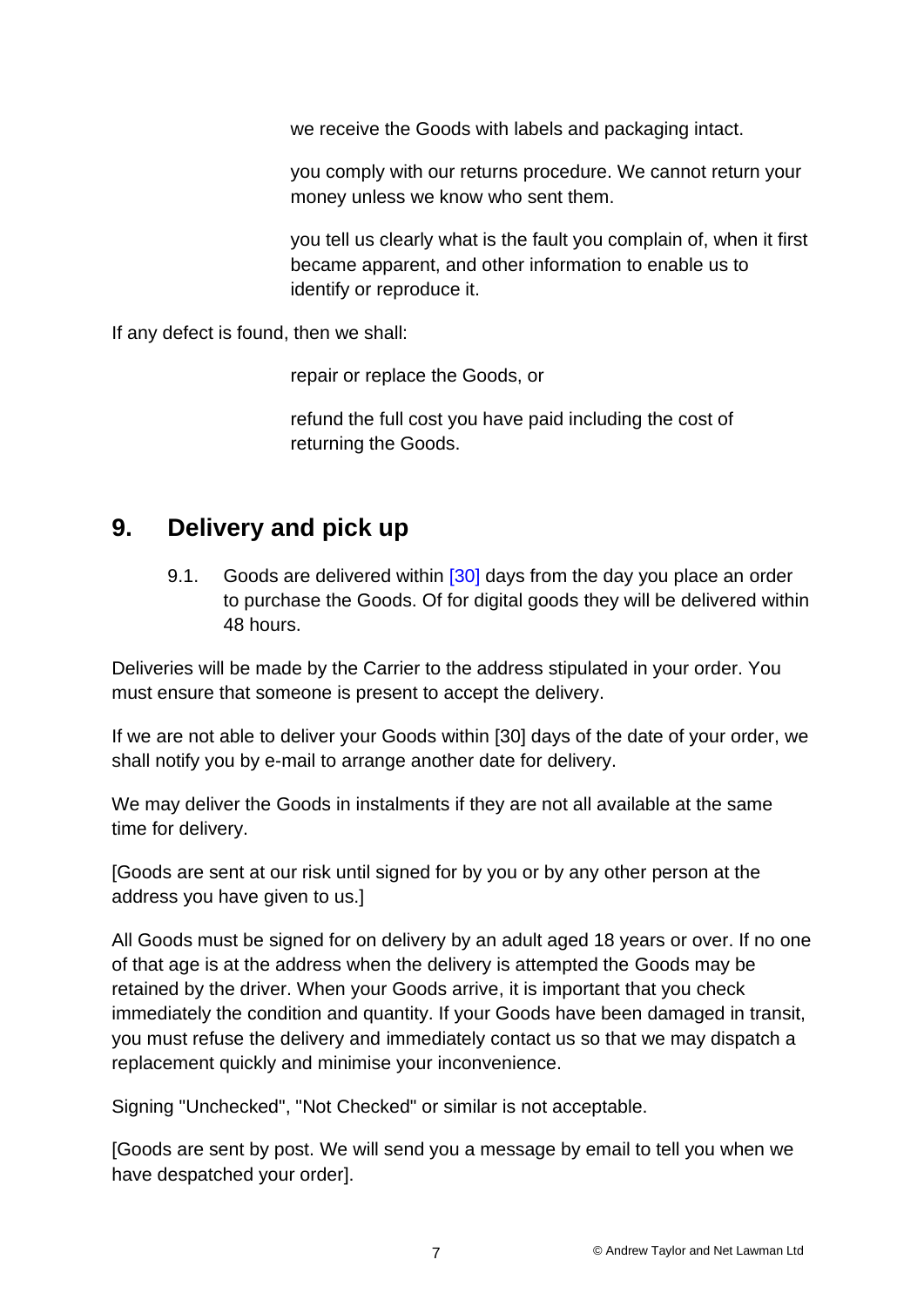If we agree with you to deliver on a particular day or at a particular time, we will do our best to comply. But no time given is to be treated as contractual. So we are not liable to you for any expense or inconvenience you incur on account of delayed delivery or non-delivery.

Some Goods will be delivered direct from the manufacturer who will contact you to arrange delivery. When delivery of the Goods has been arranged directly with the manufacturer, you will be subject to the manufacturer's delivery policy.

Some Goods are so large and heavy that delivery times may be slightly longer. In this case, approximate delivery dates will be given when you place your order.

Time for delivery specified on the order, if any, is an estimate only and time shall not be of the essence.

We are happy for you to pick up Goods from our shop/ warehouse provided you make an appointment in advance and payment has been received into our bank. [A cheque on arrival is not acceptable].

If you pick up Goods from our premises then:

we will not be able to assist you in loading heavy items;

Goods are at your risk from the moment they are picked up by you or your Carrier from our shop / warehouse;

you agree that you are responsible for everything that happens after you take possession of the Goods, both on and off our premises, including damage to property of any sort, belonging to any person.

## **10. Foreign taxes and duties**

If you are not in the UK, we have no knowledge of, and no responsibility for, the laws in your country.

You are responsible for purchasing Goods which you are lawfully able to import and for the payment of import duties and taxes of any kind levied in your country.

## **11. Goods returned**

These provisions apply if you buy from us other than being a Consumer. The following rules apply to return the faulty Goods: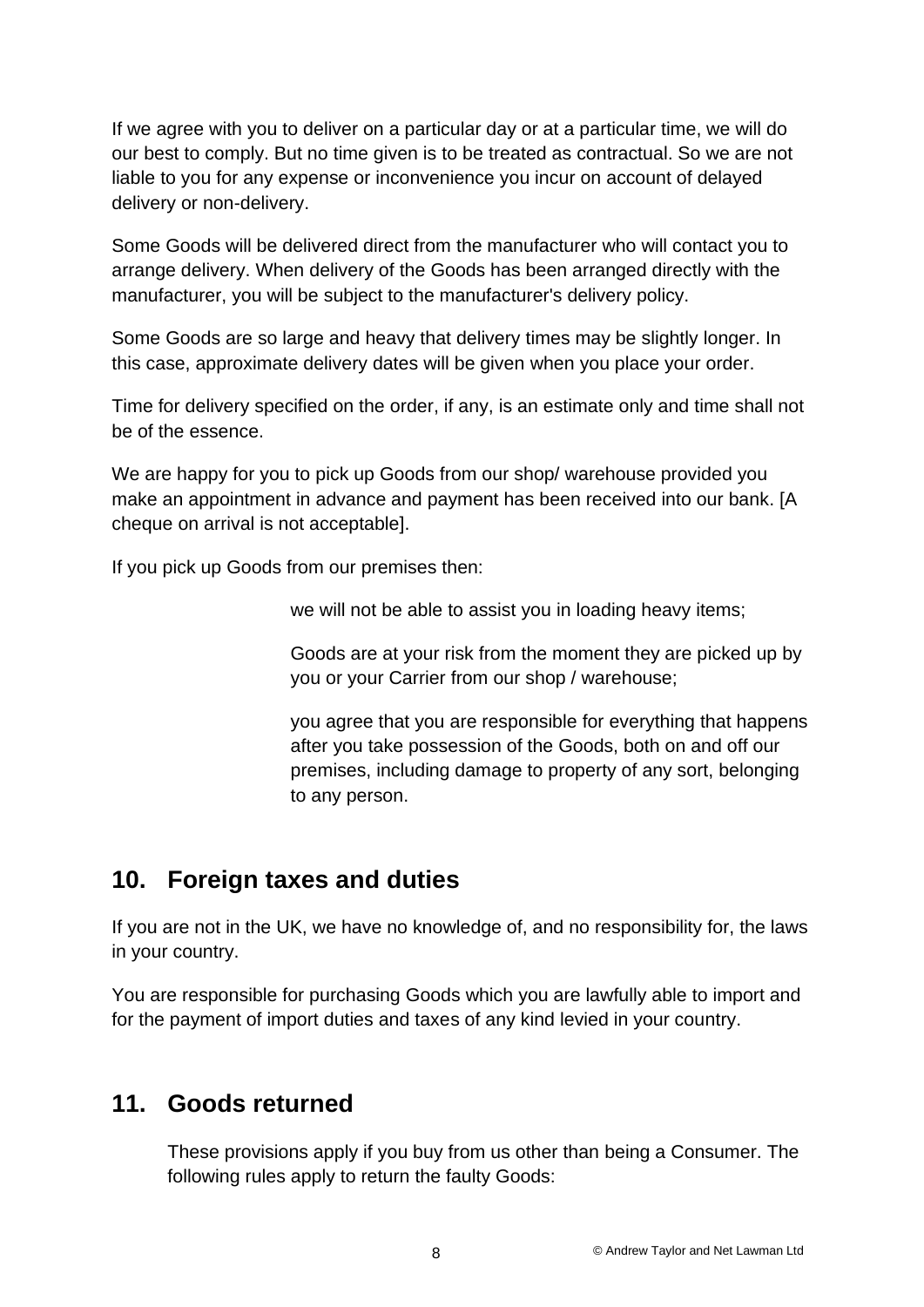We do not accept returns unless there was a defect in the Goods at the time of purchase, or we have agreed in correspondence that you may return them.

Before you return the Goods to us, please carefully re-read the instructions and check that you have assembled it correctly and complied with any provisions relating to the power supply, plugs and sockets.

The Goods must be returned to us as soon as any defect is discovered but not later than [14 days].

So far as possible, Goods should be returned:

with both Goods and all packaging as far as possible in their original condition;

securely wrapped;

including our delivery slip; [or manufacturer's delivery slip]

at your risk and cost.

The procedure for return of Goods is set out on Our Website. If you do not follow this procedure, we may be unable to identify you as the sender of the Goods.

### *OR*

You must tell us by email message to info@modernmindgroup.co.uk that you would like to return Goods, specifying exactly what Goods and when purchased, and giving full details of the defect or other reason for return. We will then issue a returns note. If you send Goods to us without a returns note, we may not be able to identify sufficient details to enable us to attend to your complaint.

### *OR*

Detailed instructions for returning faulty Goods are on Our Website at [url]. Please note in particular that we cannot deal with your complaint unless you return the entire Goods that you bought: that is to say, with all components and parts and in the original packaging.

In returning faulty Goods please encloses with it a note clearly stating the fault and when it arises or arose.

Most of the Goods are covered by the manufacturer's guarantee for a minimum of 12 months. Please first check the plug, fuse, batteries and the manufacturer's operating instructions.

If we agree that the Goods are faulty, we will: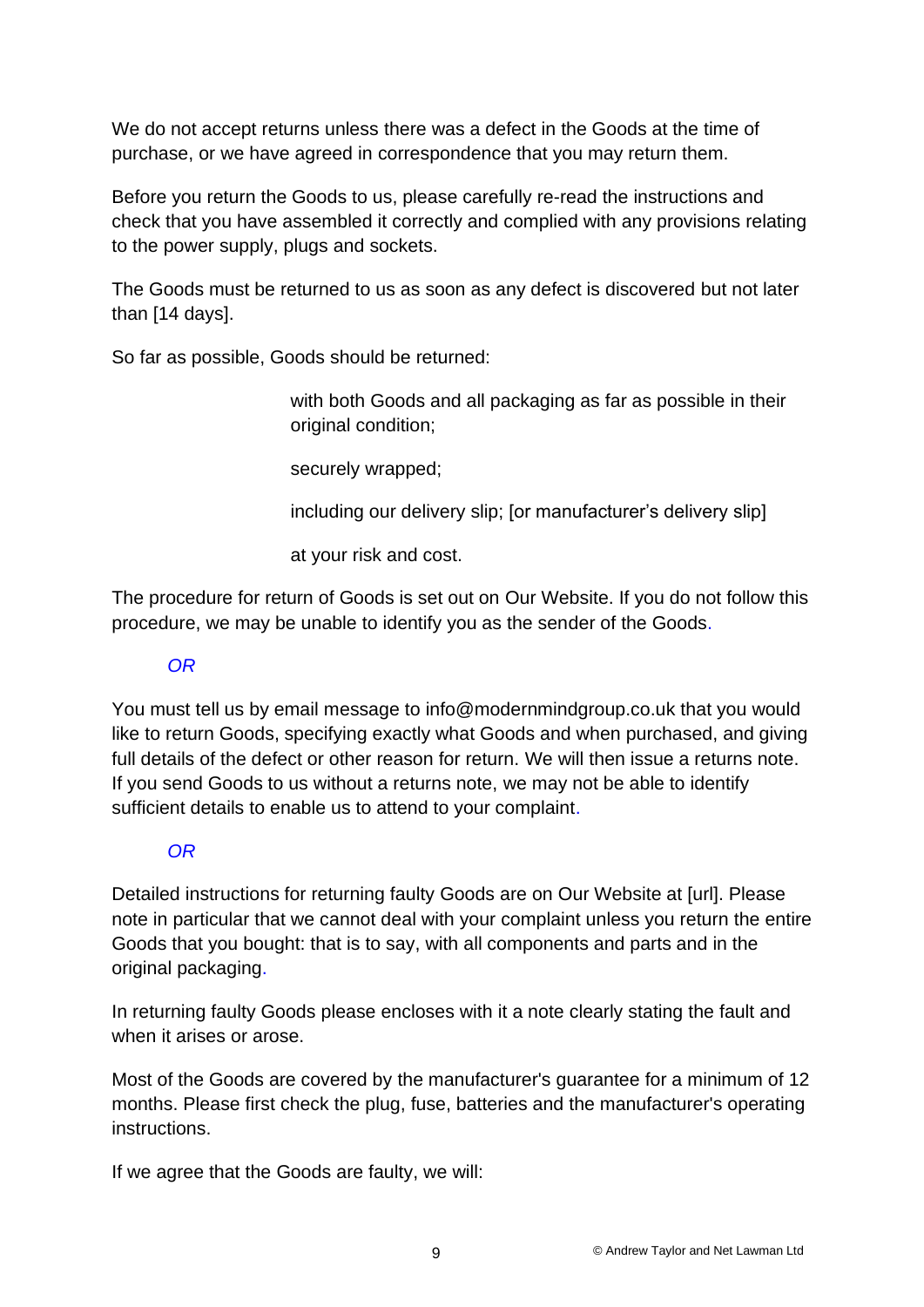refund the cost of return carriage;

repair or replace the Goods as we choose.

If we repair or replace the Goods, you have no additional claim against us either under this agreement or by statute or common law, in respect of the defect.

# **12. Waste Electronic and Electrical Equipment Regulations 2013**

These regulations provide that suppliers of equipment like high street shops and Internet retailers must allow Consumers to return their waste equipment free of charge.

Our obligation is to take back from you any electronic or electrical product when you buy a replacement product for similar use.

If you wish to take advantage of this service, you must return your waste item within 28 days of buying your new one. You must pay the carriage cost to us.

# **13. Disclaimers**

*(This is the first of two options, depending on your customer base. Option one: use this option for sales to consumers anywhere in the EU. You are free to use it for all other customers if you so decide.)*

The law differs from one country to another. This paragraph applies to sales throughout the EU.

All implied conditions, warranties and terms are excluded from this agreement. If in any jurisdiction an implied condition, warrant or term cannot be excluded, then this sub paragraph shall be deemed to be reduced in effect, only to the extent necessary to release that specific condition, warranty or term.

We make no representation or warranty for:

any implied warranty or condition as to merchantability or fitness of the Goods for a particular purpose;

the adequacy or appropriateness of the Goods for your purpose.

We claim no expert knowledge in any subject. We disclaim any obligation or liability to you arising directly or indirectly from information you take from Our Website.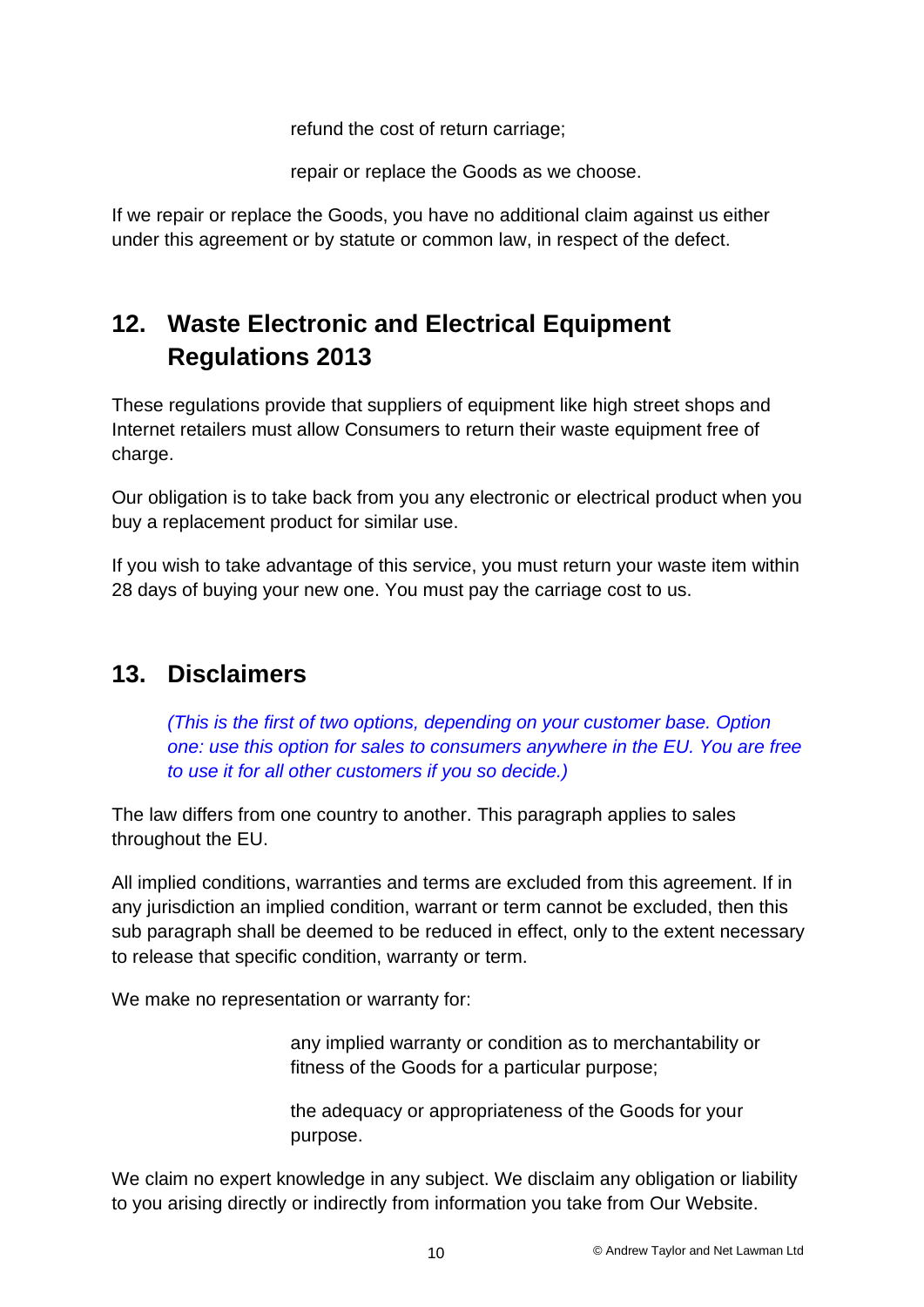You agree that in any circumstances when we may become liable to you, the limit of our liability is the amount you have paid us in the immediately preceding 12 month period for the Goods concerned.

We shall not be liable to you for any loss or expense which is:

indirect or consequential loss; or

economic loss or other loss of turnover, profits, business or goodwill, even if such loss was reasonably foreseeable or we knew you might incur it.

This paragraph (and any other paragraph which excludes or restricts our liability) applies to our directors, officers, employees, subcontractors, agents and affiliated companies (who may enforce this provision under the Contracts (Rights of Third Parties) Act 1999 / Contracts (Rights of Third Parties) (Scotland) Act 2017, as well as to us.

If you become aware of any breach of any term of this agreement by any person, please tell us by email or telephone. We welcome your input [but do not guarantee to agree with your judgement.]

*(Option two: use this option (to the end of this paragraph) to sell to anyone except EU consumers. It is more favourable to you.)* 

The law differs from one country to another. This paragraph applies so far as the applicable law allows.

All implied conditions, warranties and terms are excluded from this agreement. If in any jurisdiction an implied condition, warrant or term cannot be excluded, then this sub paragraph shall be deemed to be reduced in effect, only to the extent necessary to release that specific condition, warranty or term.

We make no representation or warranty for:

the quality of the Goods;

any implied warranty or condition as to merchantability or fitness of the Goods for a particular purpose;

the correspondence of the Goods with any description;

the adequacy or appropriateness of the Goods for your purpose.

We claim no expert knowledge in any subject. We disclaim any obligation or liability to you arising directly or indirectly from information you take from Our Website.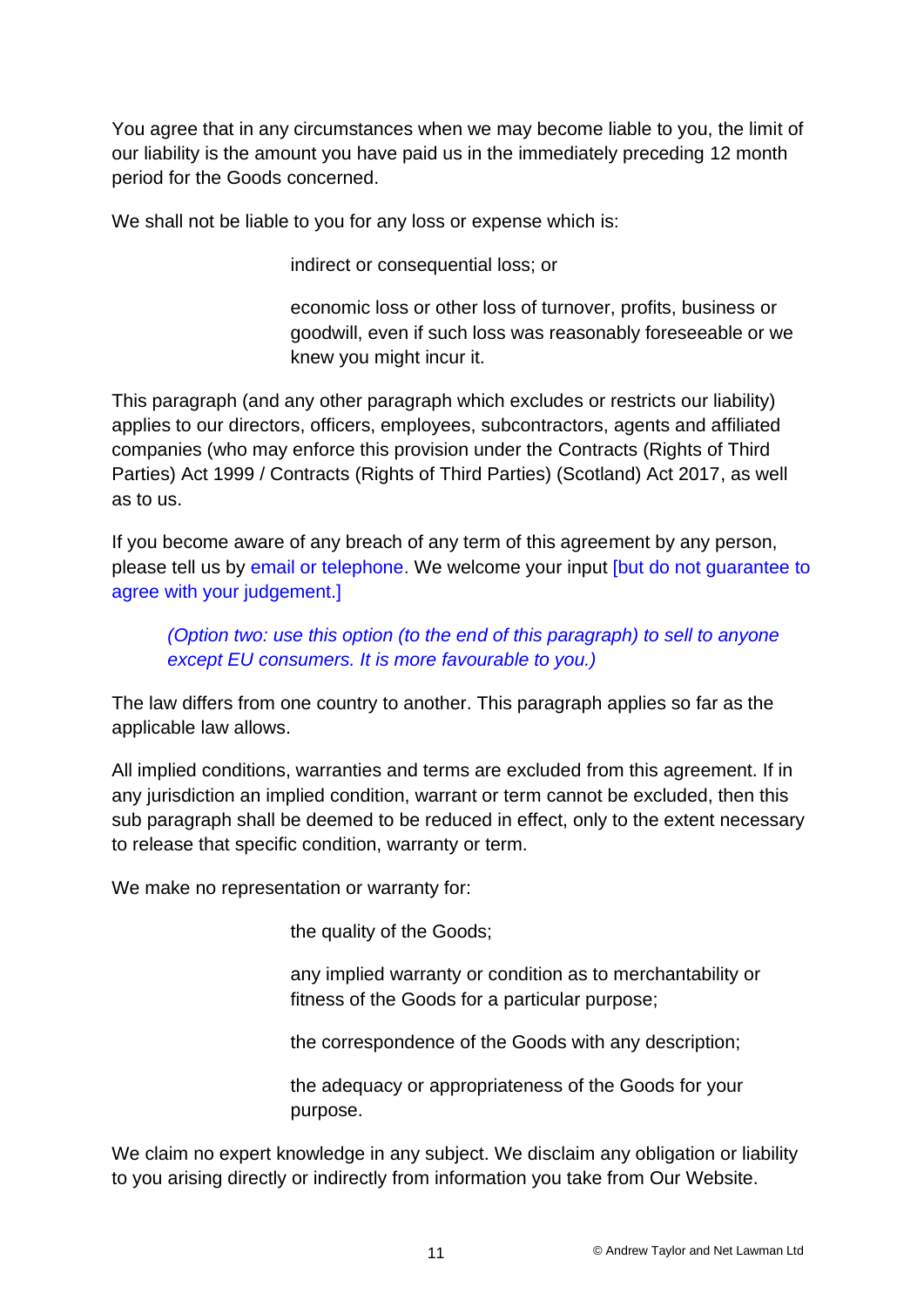We shall not be liable to you for any loss or expense arising out of or in connection with your use of Our Website, which is indirect or consequential loss, or economic loss or other loss of turnover, profits, business or goodwill. This applies whether in an action of contract, negligence or otherwise, even if such loss was reasonably foreseeable or we knew you might incur it.

We make no representation or warranty and accept no responsibility in law for:

accuracy of any Content or the impression or effect it gives;

delivery of Content, material or any message;

privacy of any transmission;

any act or omission of any person or the identity of any person who introduces himself to you through Our Website;

any aspect or characteristic of any goods or services advertised on Our Website;

Our Website includes Content Posted by third parties. We are not responsible for any such Content. If you come across any Content which offends you, please contact us via the "Contact us" page on Our Website.

We will do all we can to maintain access to Our Website, but it may be necessary for us to suspend all or part of our service for repairs, maintenance or other good reasons. We may do so without telling you first.

You agree that in any circumstances when we may become liable to you, the limit of our liability is the amount you have paid us in the immediately preceding 12 month period for the Goods concerned.

### *OR*

Our total liability under this agreement, however it arises, shall not exceed the sum of £ [10,000]. This applies whether your case is based on contract, tort or any other basis in law.

This paragraph (and any other paragraph which excludes or restricts our liability or provides an indemnity to us) applies to our directors, officers, employees, subcontractors, agents and affiliated companies, as well as to us. Any of them may enforce this provision under the Contracts (Rights of Third Parties) Act 1999 / Contracts (Rights of Third Parties) (Scotland) Act 2017.

If you become aware of any breach of any term of this agreement by any person, please tell us by [state action required]. We welcome your input [but do not guarantee to agree with your judgement.]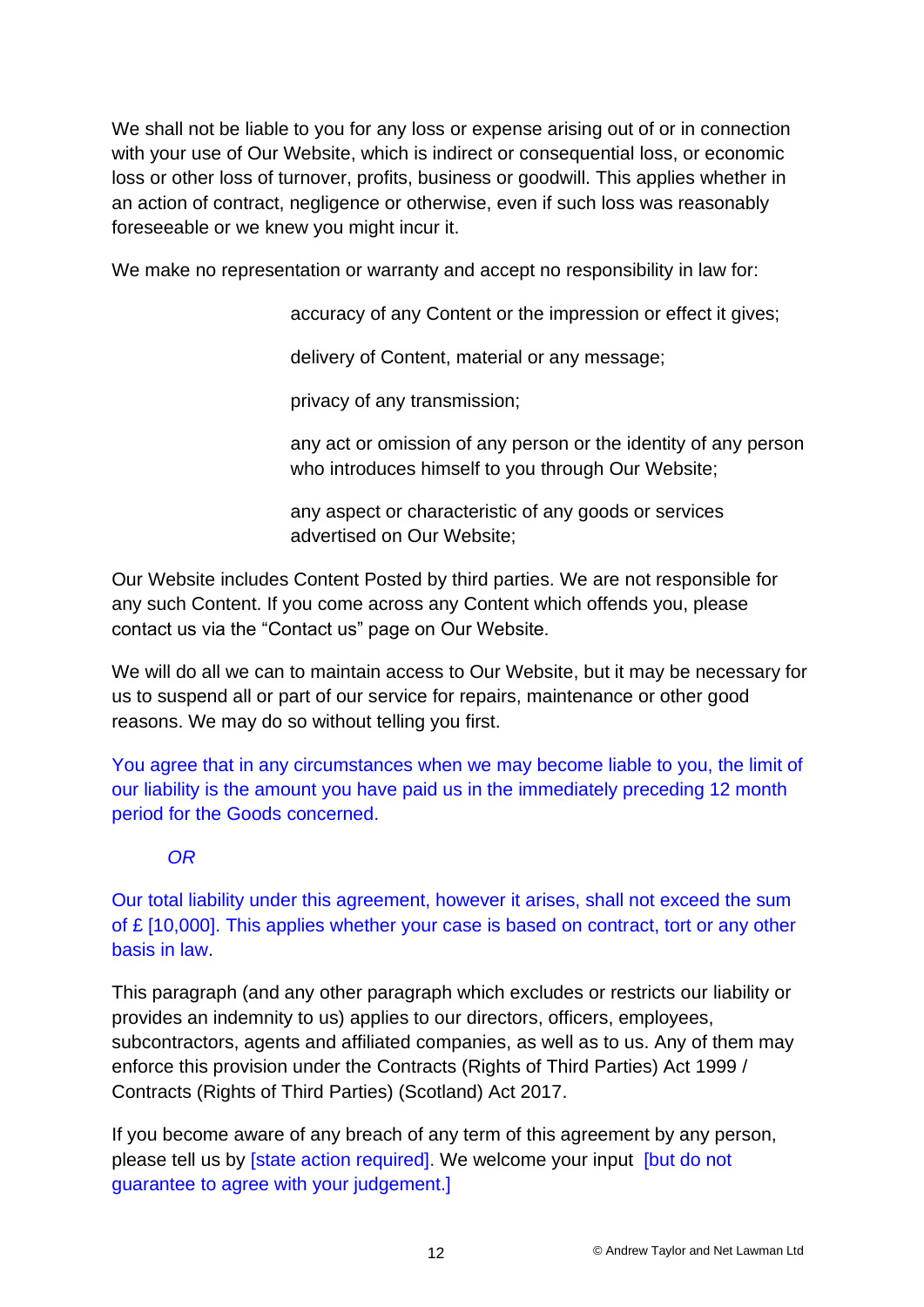Nothing in this agreement excludes liability for a party's fraud.

## **14. Your account with us**

You agree that you have provided, and will continue to provide accurate, up to date, and complete information about yourself. We need this information to provide you with the Goods.

If you use Our Website, you are responsible for maintaining the confidentiality of your account and password and for preventing any unauthorised person from using your account.

You agree to accept responsibility for all activities that occur under your account or password. You should tell us immediately if you believe some person has accessed your account without your authority and also log in to your account and change your password.

# **15. Restrictions on what you may Post to Our Website**

You agree that you will not use or allow anyone else to use Our Website to Post Content which is or may:

be malicious or defamatory;

consist in commercial audio, video or music files;

be illegal, obscene, offensive, threatening or violent;

be sexually explicit or pornographic;

be likely to deceive any person or be used to impersonate any person, or to misrepresent your identity, age or affiliation with any person;

give the impression that it emanates from us or that you are connected with us or that we have endorsed you or your business;

solicit passwords or personal information from anyone;

be used to sell any goods or services or for any other commercial use;

include anything other than words (i.e. you will not include any symbols or photographs) except for a photograph of yourself in your profile in such place as we designate;

link to any of the material specified above, in this paragraph.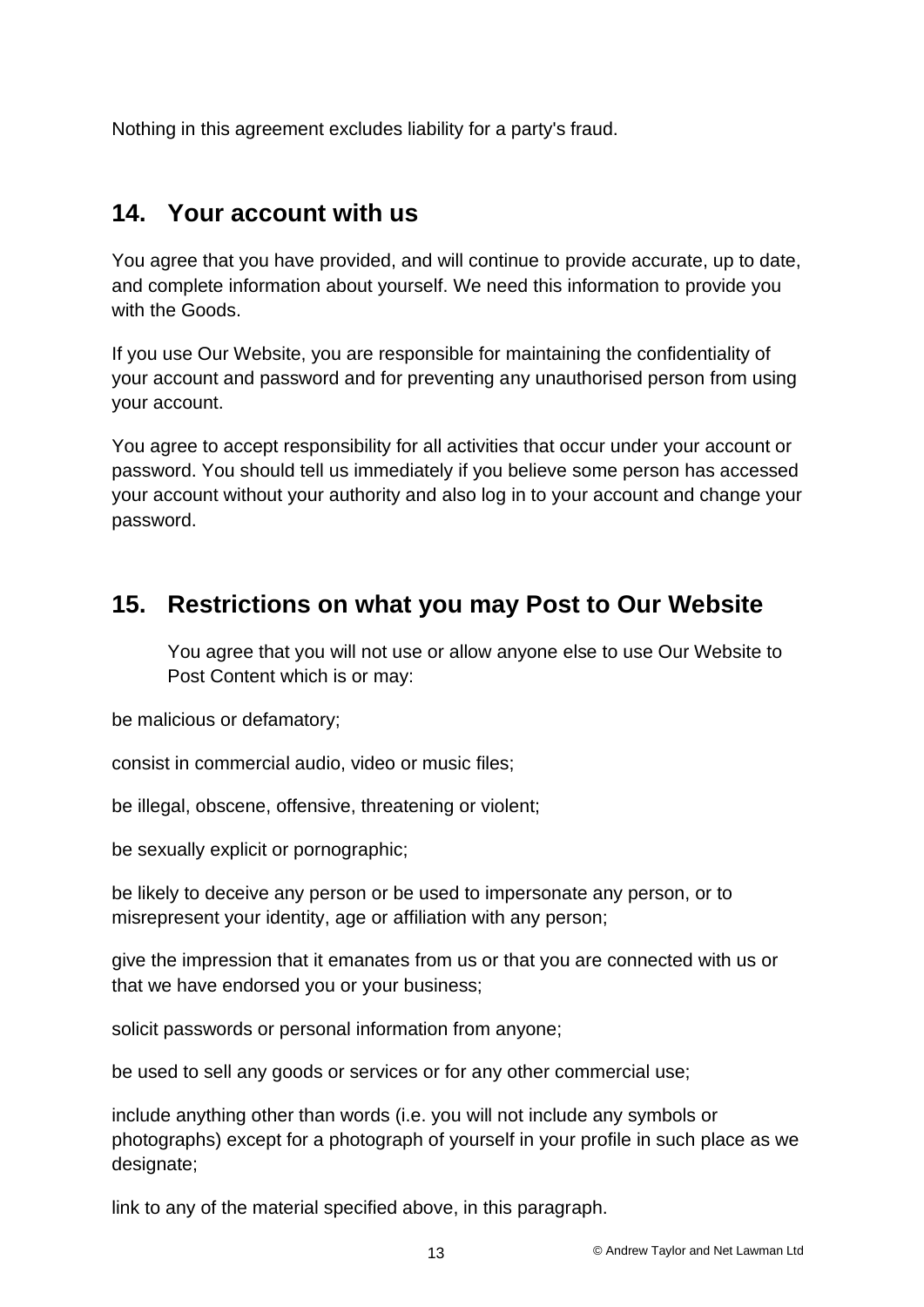send age-inappropriate communications or Content to anyone under the age of [18].

## **16. Your Posting: restricted content**

In connection with the restrictions set out below, we may refuse or edit or remove a Posting which does not comply with these terms.

In addition to the restrictions set out above, a Posting must not contain:

hyperlinks, other than those specifically authorised by us;

keywords or words repeated, which are irrelevant to the Content Posted.

the name, logo or trademark of any organisation other than yours.

inaccurate, false, or misleading information.

## **17. How we handle your Content**

17.1. Our privacy policy is strong and precise. It complies fully with the Data Protection Act 2018 which is at [link to privacy policy].

If you Post Content to any public area of Our Website it becomes available in the public domain. We have no control who sees it or what anyone does with it.

Even if access to your text is behind a user registration it remains effectively in the public domain because someone has only to register and log in, to access it. You should therefore avoid Posting unnecessary confidential information.

[You now irrevocably authorise us to publish feedback, comments and ratings about your activity through Our Website, even though it may be defamatory or critical].

Posting content of any sort does not change your ownership of the copyright in it. We have no claim over it and we will not protect your rights for you.

You understand that you are personally responsible for your breach of someone else's intellectual property rights, defamation, or any law, which may occur as a result of any Content having been Posted by you.

You accept all risk and responsibility for determining whether any Content is in the public domain and not confidential.

Please notify us of any security breach or unauthorised use of your account.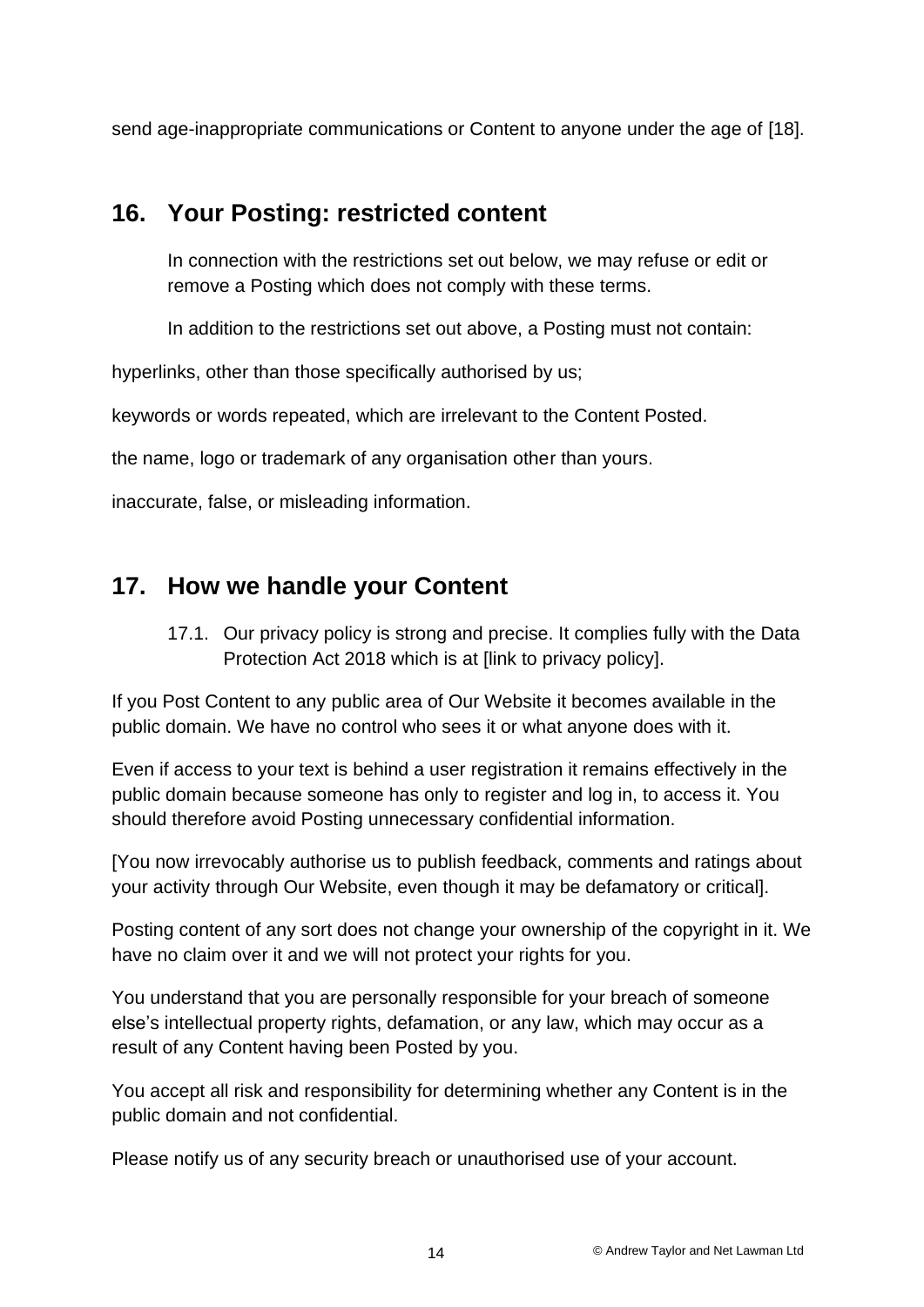# **18. Removal of offensive Content**

For the avoidance of doubt, this paragraph is addressed to any person who comes on Our Website for any purpose.

We are under no obligation to monitor or record the activity of any customer for any purpose, nor do we assume any responsibility to monitor or police Internet-related activities. However, we may do so without notice to you and without giving you a reason.

If you are offended by any Content, the following procedure applies:

Your claim or complaint must be submitted to us in the form available on Our Website, or contain the same information as that requested in our form. It must be sent to us by post or email.

we shall remove the offending Content as soon as we are reasonably able;

after we receive notice of a claim or complaint, we shall investigate so far as we alone decide;

We may re-instate the Content about which you have complained or not.

In respect of any complaint made by you or any person on your behalf, whether using our form of complaint or not, you now irrevocably grant to us a licence to publish the complaint and all ensuing correspondence and communication, without limit.

You now agree that if any complaint is made by you frivolously or vexatiously you will repay us the cost of our investigation including legal fees, if any.

# **19. Security of Our Website**

If you violate Our Website we shall take legal action against you.

You now agree that you will not, and will not allow any other person to:

modify, copy, or cause damage or unintended effect to any portion of Our Website, or any software used within it.

link to Our Website in any way that would cause the appearance or presentation of the site to be different from what would be seen by a user who accessed the site by typing the URL into a standard browser;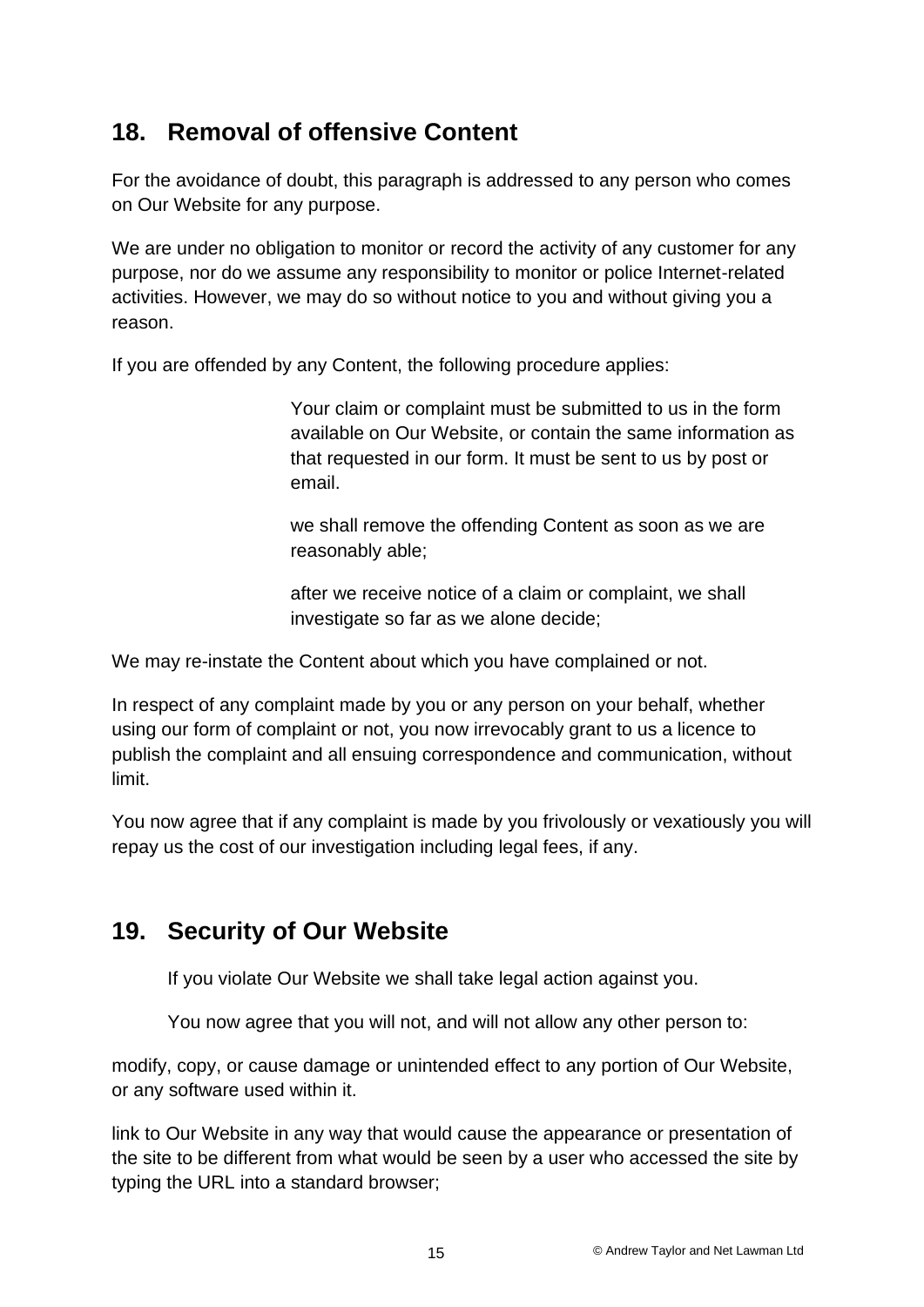download any part of Our Website, without our express written consent;

collect or use any product listings, descriptions, or prices;

collect or use any information obtained from or about Our Website or the Content except as intended by this agreement;

aggregate, copy or duplicate in any manner any of the Content or information available from Our Website, other than as permitted by this agreement or as is reasonably necessary for your use of Our Website;

share with a third party any login credentials to Our Website.

Despite the above terms, we now grant a licence to you to:

create a hyperlink to Our Website for the purpose of promoting an interest common to both of us. You can do this without specific permission. This licence is conditional upon your not portraying us or any product or service in a false, misleading, derogatory, or otherwise offensive manner. You may not use any logo or other proprietary graphic or trademark of ours as part of the link without our express written consent.

you may copy the text of any page for your personal use in connection with the purpose of Our Website.

### **20. Indemnity**

You agree to indemnify us against all costs, claims and expense arising directly or indirectly from:

- 20.1. your failure to comply with the law of any country;
- 20.2. your breach of this agreement;
- 20.3. any act, neglect or default by any agent, employee, licensee or customer of yours;
- 20.4. a contractual claim arising from your use of the Goods;
- 20.5. a breach of the intellectual property rights of any person.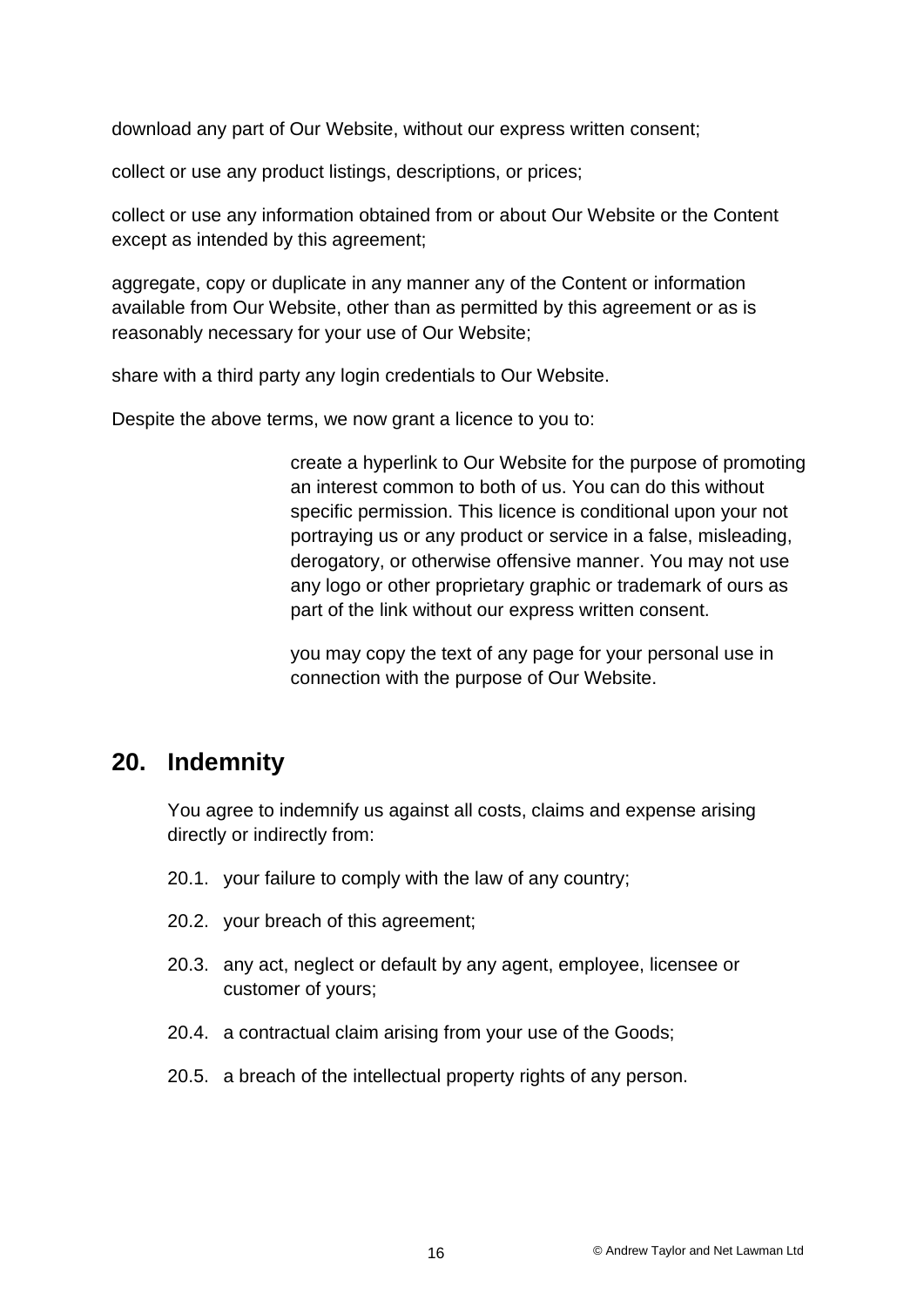# **21. Intellectual Property**

We will defend the intellectual property rights in connection with our Goods and Our Website, including copyright in the Content whether provided by us or by any other content provider (including copyright in: text, graphics, logos, icons, images, audio clips, digital downloads, data, and software).

Except as set out below, you may not copy, modify, publish, transmit, transfer or sell, reproduce, create derivative works from, distribute, perform, display, or in any way exploit any of the Content, in whole or in part.

You may not use our name or logos or trademarks or any other Content on any website of yours or that of any other person.

Subject to the other terms of this agreement, you may download or copy Content only for your own personal use, provided that you maintain all copyright and other notices contained in it. You may not store electronically any significant portion of any Content.

## **22. Dispute resolution**

In this paragraph the term "ADR Provider" means an approved body under the Alternative Dispute Resolution for Consumer Dispute Regulations 2015.

The following terms apply in the event of a dispute between the parties:

If you are not happy with our services or have any complaint then you must tell us by email message to [email address or an updated address which you will find on Our Website].

Detailed information about our complaint handling procedure is at [enter link (if any)].

If a dispute is not settled as set out above, we hope you will agree to attempt to resolve it by engaging in good faith with us in a process of mediation or arbitration.

We can propose an ADR Provider or will listen to your proposal. If you are in any way concerned, you should read the regulations at: [http://ec.europa.eu/consumers/odr/.](http://ec.europa.eu/consumers/odr/)

# **23. Miscellaneous matters**

When we communicate with you we do so by email. You agree that email communications are contractually binding in the same way as properly signed and dated paper sent by post.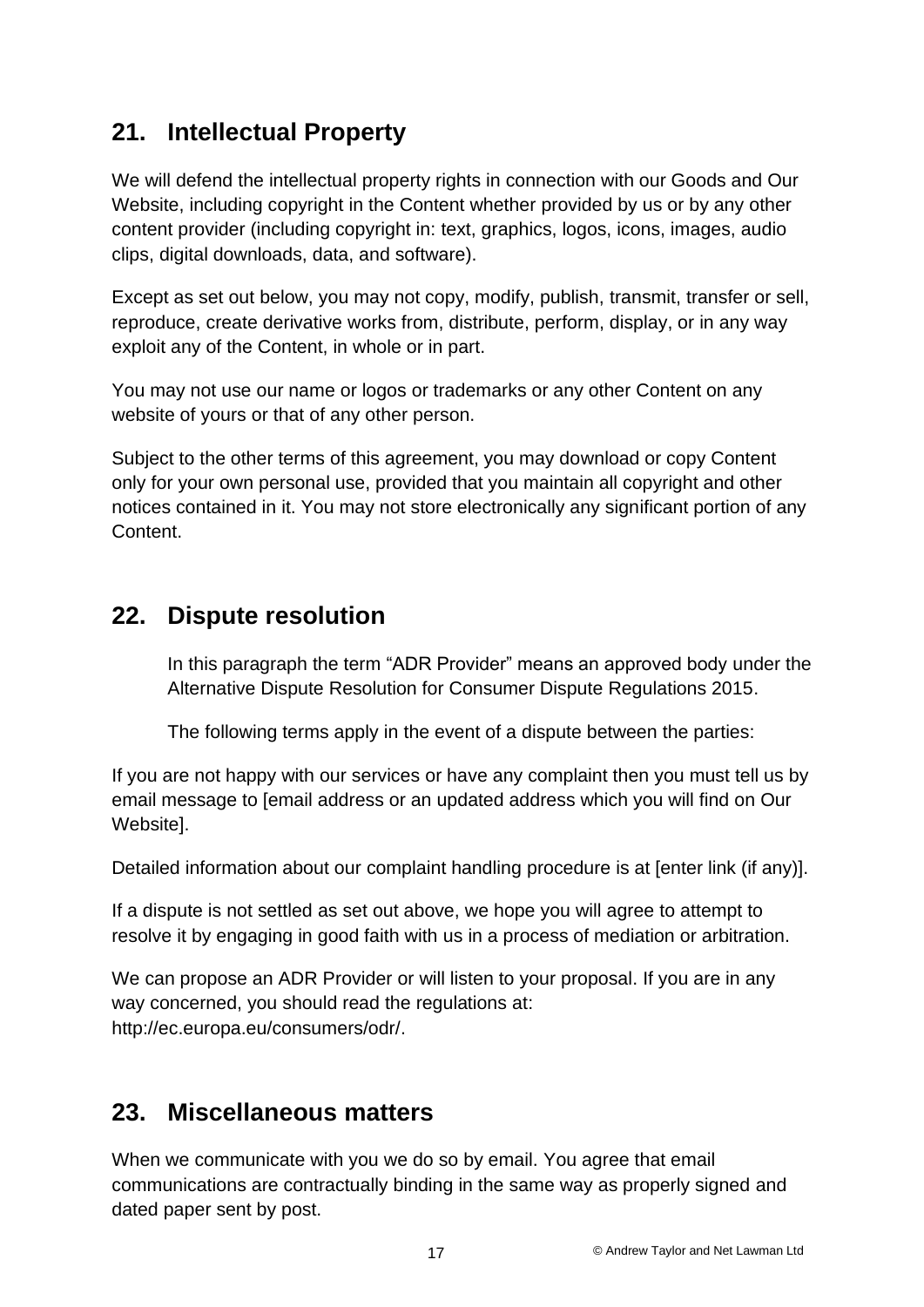Where we provide goods or [services] without specific charge to you, then it (or they) is deemed to be provided free of charge, and not to be associated with any other Goods for which a charge is made. Accordingly, there is neither contractual nor other obligation upon us in respect of those goods or that service.

If any term or provision of this agreement is at any time held by any jurisdiction to be void, invalid or unenforceable, then it shall be treated as changed or reduced, only to the extent minimally necessary to bring it within the laws of that jurisdiction and to prevent it from being void and it shall be binding in that changed or reduced form. Subject to that, each provision shall be interpreted as severable and shall not in any way affect any other of these terms.

The rights and obligations of the parties set out in this agreement shall pass to any permitted successor in title.

No failure or delay by any party to exercise any right, power or remedy will operate as a waiver of it nor indicate any intention to reduce that or any other right in the future.

Any communication to be served on either party by the other shall be delivered by hand or sent by first class post or recorded delivery or by e-mail.

It shall be deemed to have been delivered:

if delivered by hand: on the day of delivery;

if sent by post to the correct address: within 72 hours of posting;

If sent by e-mail to the address from which the receiving party has last sent e-mail: within 24 hours if no notice of non-receipt has been received by the sender. *[Take care before agreeing to accept service by e-mail. It may be convenient, but you could miss or accidentally delete the message]*

This agreement does not give any right to any third party under the Contracts (Rights of Third Parties) Act 1999 / Contracts (Rights of Third Parties) (Scotland) Act 2017 or otherwise.

Neither party shall be liable for any failure or delay in performance of this agreement which is caused by circumstances beyond his reasonable control, [including any labour dispute between a party and its employees].

In the event of any conflict between any term of this agreement and the provisions of the articles of a limited company or any comparable document intended to regulate any other corporate or collective body, then the terms of this agreement shall prevail.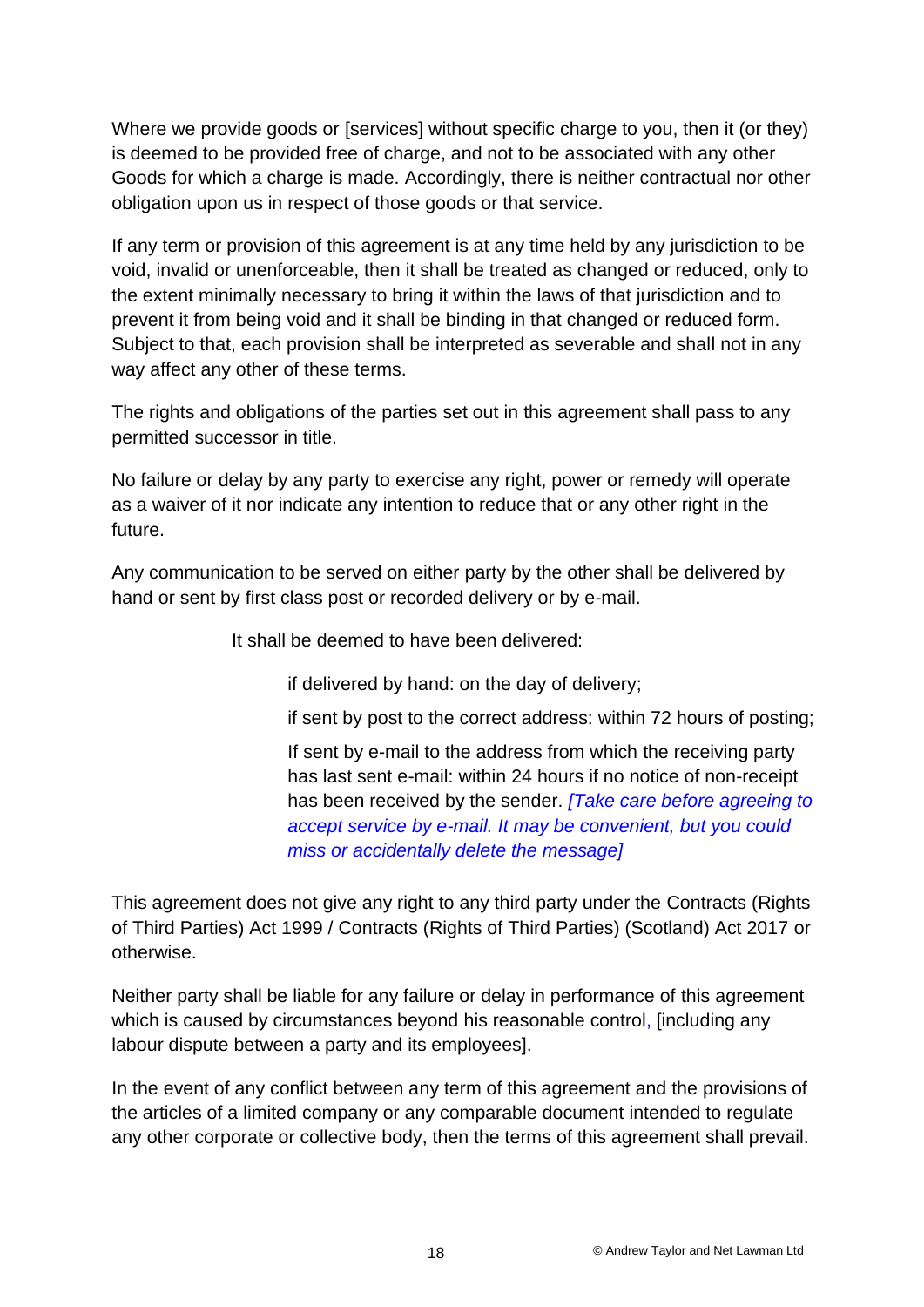The validity, construction and performance of this agreement shall be governed by the laws of [England and Wales / Scotland / Northern Ireland] and you agree that any dispute arising from it shall be litigated only in that country.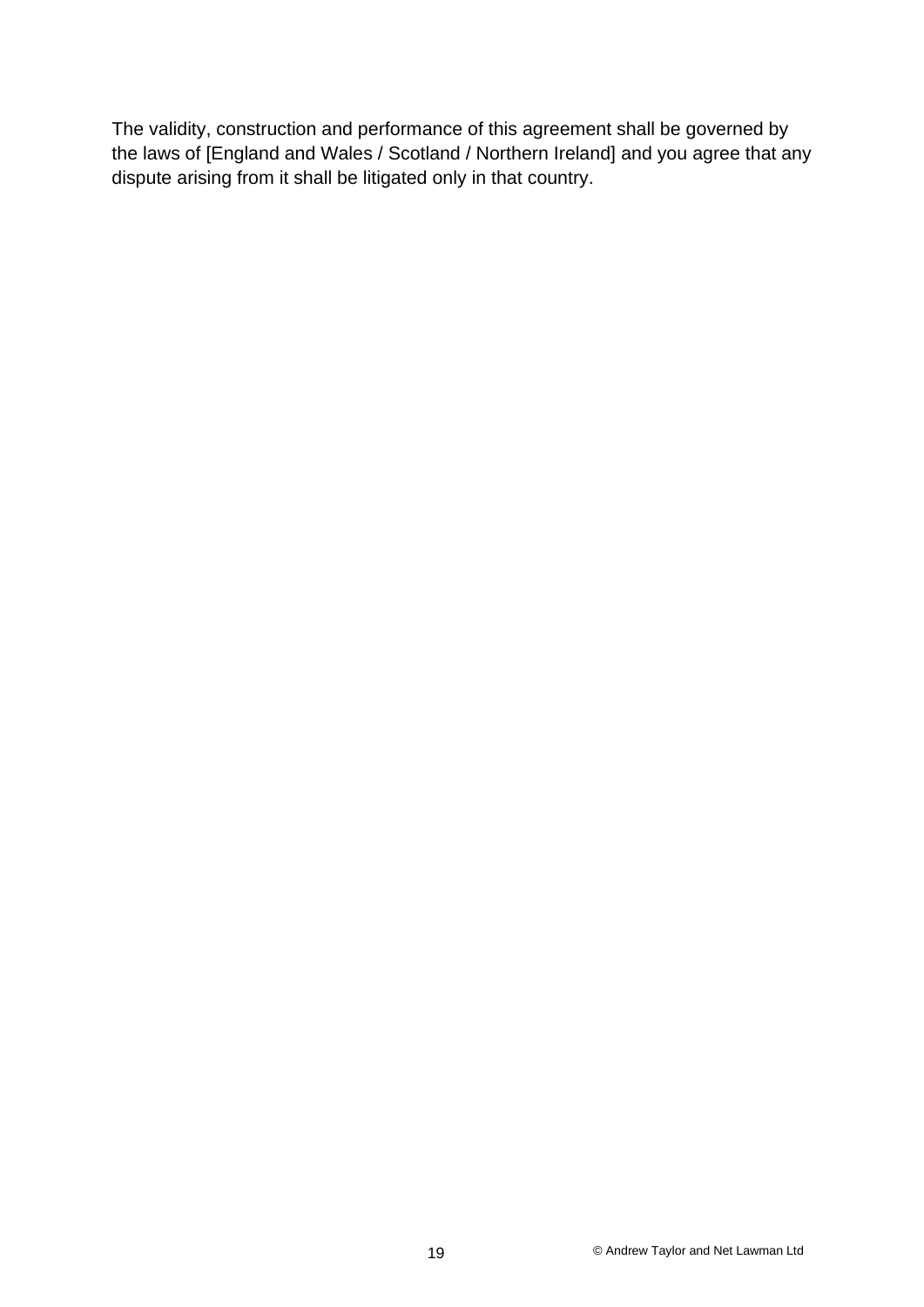### **Notice of right of cancellation: Right to Cancel and Model Cancellation Form**

### **Information about your statutory right to cancel**

### **Your right to cancel**

Under the Consumer Contracts (Information, Cancellation and Additional Charges) Regulations 2013, you have the right to cancel this contract within 14 days without giving any reason.

The cancellation period will expire 14 days after the contract was made. That means you can cancel before you have downloaded the product or we have delivered it to you.

### **How to cancel**

To meet the cancellation deadline, it is enough for you to send your communication concerning your exercise of the right to cancel before the cancellation period has expired.

To exercise the right to cancel, you must inform us of your decision to cancel this contract by a clear statement, sent to us by post or e-mail.

You may use the attached model cancellation form, but you can use your own words as long as your intention is clear.

*[You can also make this form available electronically on your website. If you use this option, you should acknowledge cancellation by email without delay.]*

# **Model cancellation form**

[Attach this form to your contract or show it as a web form. Complete it as far as possible. *Edit the last line as to whether it is to be completed as a web form or on paper.]*

To [here enter the trader's name, geographical address and, where available, fax number and e-mail address are to be inserted by the trader]:

I/We hereby give notice that I/we cancel my/our contract of sale of the following products [enter details of goods and any reference].

Ordered on [date] / received on [date],

Name: [enter name or names in which the order was made],

Address: [enter your address],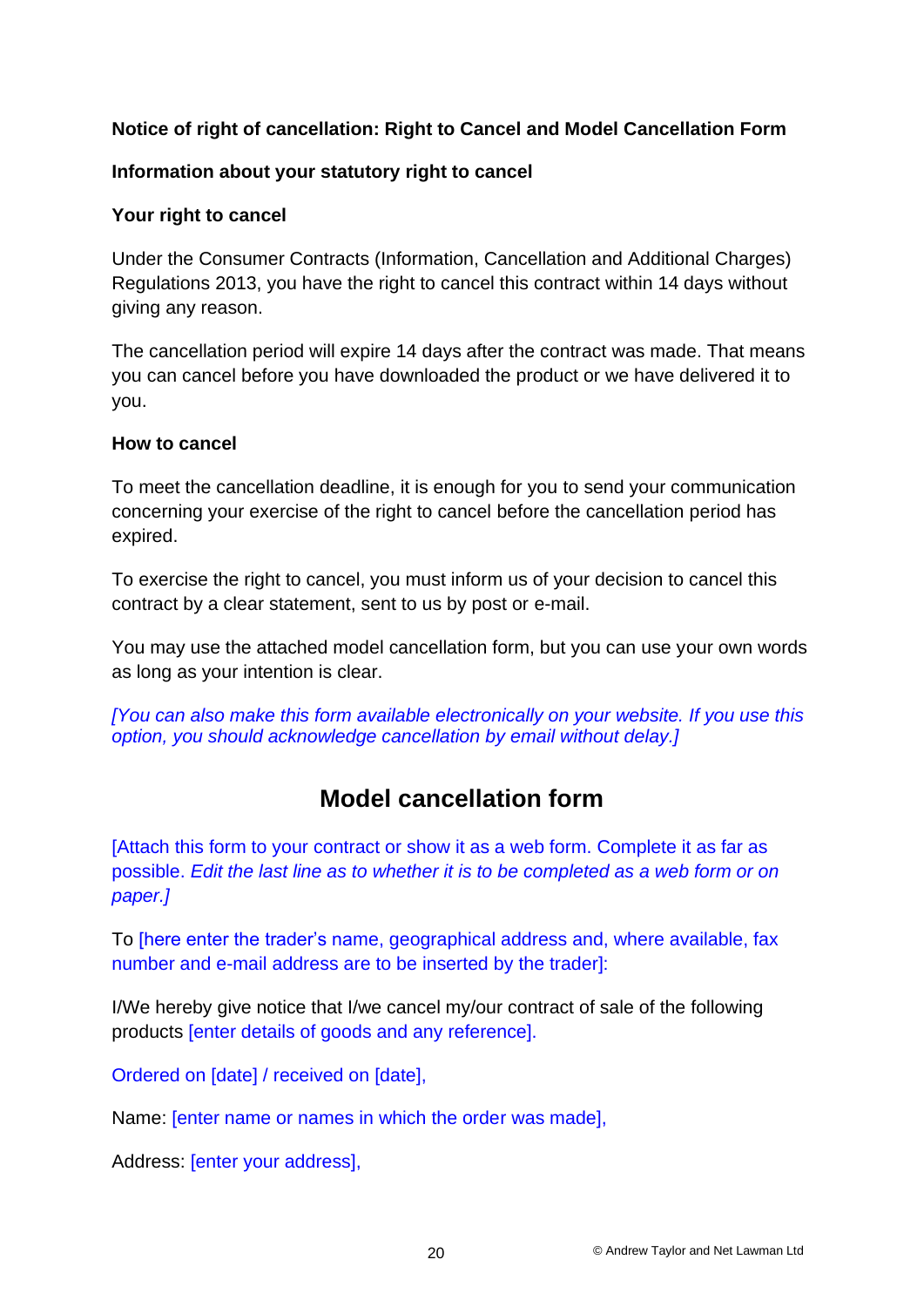Signature: (only if this form is notified on paper)

Date: [date]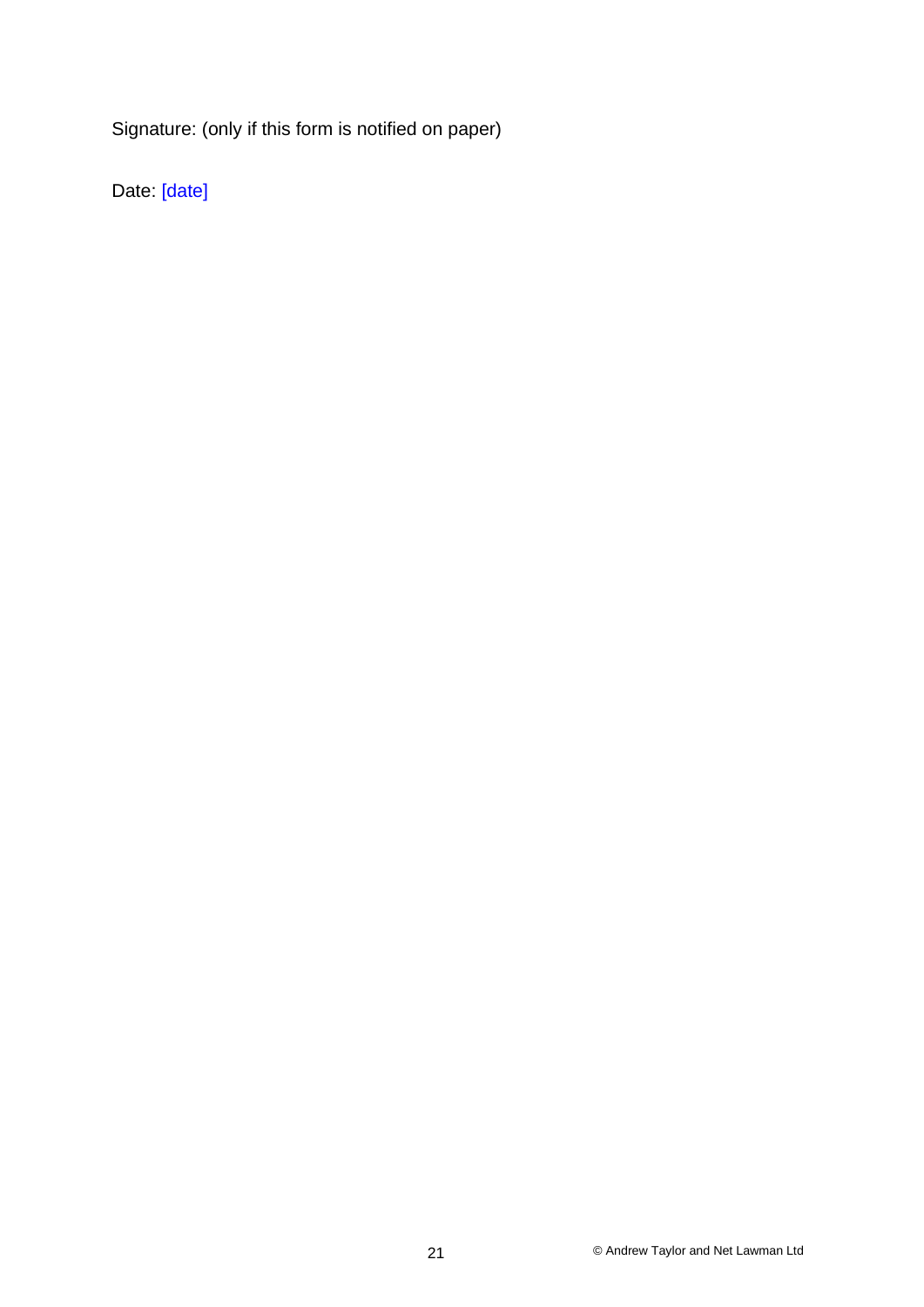# **Explanatory notes:**

### **E-commerce terms and conditions template: retailer of goods**

# **General notes**

### **1. About Consumer Contracts (ICAC) Regulations 2013**

For an online retailer of goods the new Regulations are evolutionary rather than a revolution. We have written a number of [articles explaining each point.](http://www.netlawman.co.uk/ial/selling-goods-and-services)

To keep it simple, If you sell physical goods then the Regulations apply to you as on any seller of goods and you must comply with the Regulations in respect of goods.

The main provisions which affect your business are first, provision of information relating to goods and your identity; and second, the cancellation provisions.

The required information is explained fully in our article ["Information](http://www.netlawman.co.uk/ia/ccicac-information-required-distance-contracts)  [requirements for Distance Contract"](http://www.netlawman.co.uk/ia/ccicac-information-required-distance-contracts). Here is a short version:

- a. description of the main characteristics of the goods;
- b. the total price of the goods inclusive of VAT;
- c. Your identity, land address and full contact details;
- d. the arrangements for payment and delivery of goods;
- e. the telephone cost of communicating with you when it is not calculated at the basic rate;
- f. the existence of your customer's right to cancel the contract; and the conditions, time limit and procedure for exercising that right;
- g. whether, if the customer exercises the right to cancel, he must bear the cost of returning the goods;

Next, we will tell you about the cancellation provisions.

If the customer at any time chooses to purchase goods from your website, he may cancel his order within 14 days without giving any reason. When he cancels the order, you must give him his money back within 14 days after receiving the cancellation order.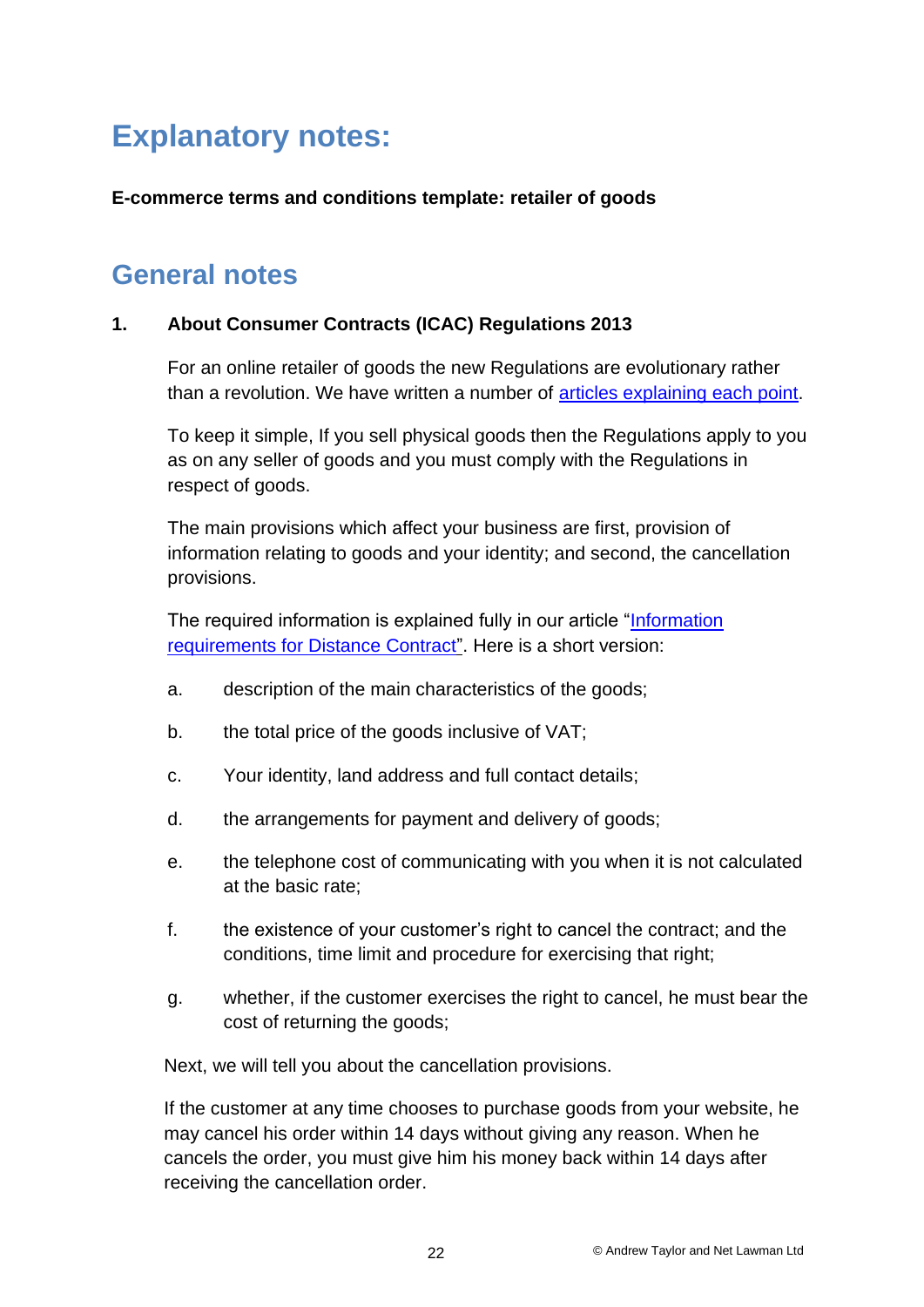**Please note:** When you sell goods to consumer, you have no choice but to inform your customer about his cancellation right and provide cancellation form. That means your customer may cancel the order and return the goods. This document is drawn allowing you to fully comply with the Regulations.

### **2. What you need to do to comply with the Data Protection Act 2018**

The Act applies to all personal data you collect, use or store. The scope includes data about any INDIVIDUAL.

We have drawn a comprehensive privacy notice. It reassures your website visitors that you take their privacy seriously. More importantly, your adopting it will prompt you to make whatever changes are necessary in your day to day business. You can download it at [https://www.netlawman.co.uk/d/website](https://www.netlawman.co.uk/d/website-privacy-policy)[privacy-policy](https://www.netlawman.co.uk/d/website-privacy-policy)

For this terms and conditions document, you do not have to explain to customers that you comply with law - any more than you would tell them you comply with any other law. This document is your legal contract with your customer or client.

Nonetheless, if a customer or client takes the trouble to read this T&C document, the reason is probably because they seek re-assurance. For that reason, and not for any legal reason, we have included a few points of information. There is no reason why you should not do so too. If you do, we strongly advise to keep them very short and that you check most carefully that you are not adding text that could result in your contravening the Act.

As a vastly reduced summary, the important areas of the Act to consider are:

- you do not have a provision where you are assuming implied consent of customer to use his information in the way you think fit;
- if you allow a user to post information to your website, you may not process, edit or change that information without express consent, if such information include his name, address, image etc.
- Until now, you could simply ask for a tick to a box indicating that your customer or client has read your T&C. That is no longer good enough. You need to say exactly what you might do with your user's data.
- The most important elements of data to consider are personal data and any data which you want to use - for example as a testimonial.

You may find full list at: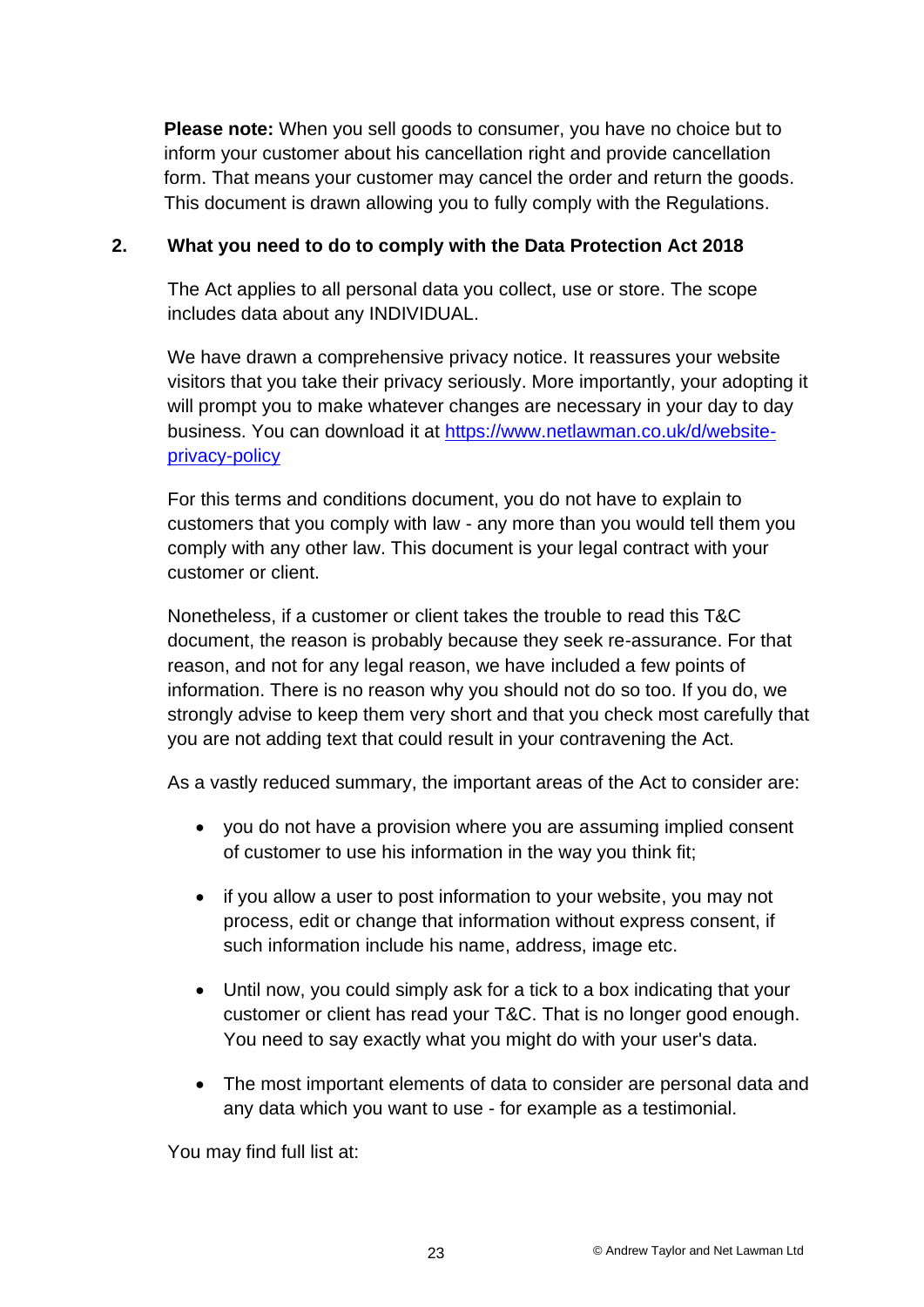[https://ico.org.uk/for-organisations/guide-to-the-general-data-protection](https://ico.org.uk/for-organisations/guide-to-the-general-data-protection-regulation-gdpr/)[regulation-gdpr/](https://ico.org.uk/for-organisations/guide-to-the-general-data-protection-regulation-gdpr/)

[https://ico.org.uk/for-organisations/guide-to-the-general-data-protection](https://ico.org.uk/for-organisations/guide-to-the-general-data-protection-regulation-gdpr/applications/children/)[regulation-gdpr/applications/children/](https://ico.org.uk/for-organisations/guide-to-the-general-data-protection-regulation-gdpr/applications/children/)

We have drawn this terms and conditions document on the assumption that you would make practical changes on your website and use an updated privacy notice. So as to allow you to run your business seamlessly while complying with Act.

### **3. Recognition of our copyright in this document**

We assert our copyright in this document. When you downloaded it, you agreed to our terms and conditions, which set out in full how it may and may not be used. Without amending those terms, we remind you that you may not distribute it further or republish it in any way without permission from Net Lawman. Solicitors, accountants and other professional advisers may re-use the document as for any legal precedent.

Once you have edited the document for final use, you may remove the copyright notice in the footer.

### **4. Document review service**

If you would like our legal team to check your edited version, we offer a document review service.

Please contact our support team at [support@netlawman.co.uk](mailto:support@netlawman.co.uk) for further information.

# **Paragraph Specific notes:**

Notes numbering refers to paragraph numbers.

### **1. Definitions**

Every business is different, not only in terms of the product or service being offered, but also the processes. The defined terms that we use are unlikely to suit most businesses perfectly.

By all means use the search and replace function in your word processor to change them, either to other general adjectives, or to specific product or service names. For example:

**We use You might decide to change to**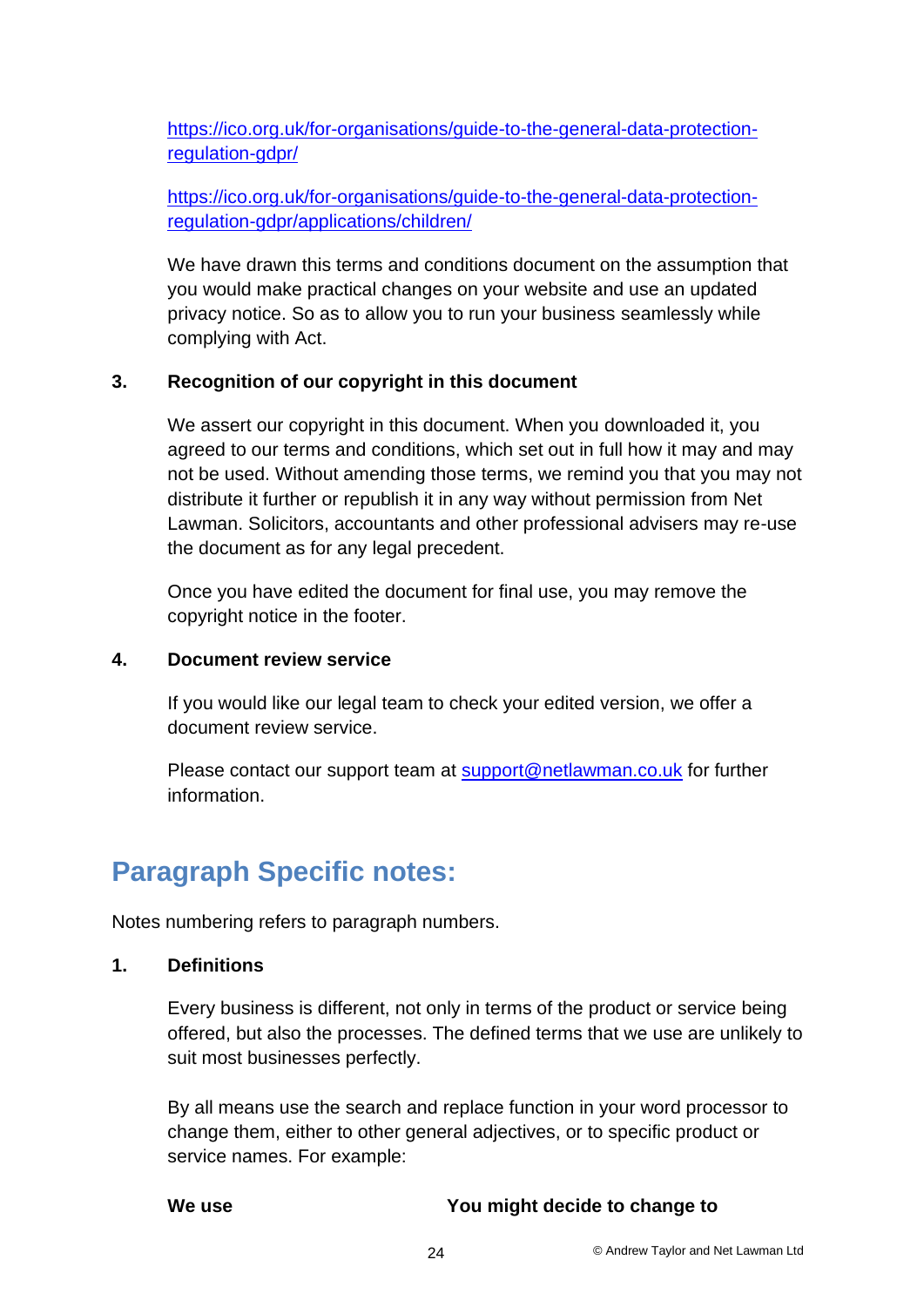| "Goods"       | "Products or Toys"/ "Headphones" |
|---------------|----------------------------------|
| "Our Website" | "The Toy Store Site"/ "The Site" |

But if you do change the defined word, **make sure it applies to every use of it in the document**. Remember too, that when a word or phrase is defined, the defined meaning, capitalised, takes precedence over the common meaning of that word or phrase.

You should first decide on the contents of the document, then return to check what definitions are needed and whether they really fit the text you have left in place.

### **2. Interpretation**

Leave these items in place unless there is a good reason to edit or remove. Many of them strengthen the framework within which the agreement operates.

### **3. Our contract with you**

This paragraph prevents a party from later saying he was relying on some other document or web site or conversation.

### **4. Acceptance of your order**

This paragraph establishes the contract. This is very important in an Internet contract because there are so many places in the buying procedure where it could be claimed that the contract has been completed. By leaving the point at which the contract is formed as late as possible, you avoid a position arising where:

- you hold your customers' goods; or
- every piece of advertising or information on your website could constitute an offer; or
- a customer could claim goods that you inadvertently priced wrongly; or
- goods are provided later than you expected or represented.

There are three options. Make quite sure that one of these accurately reflects the way your order process works.

### **5. Price and payment**

You must edit these paragraphs to make sure that they reflect how your business works.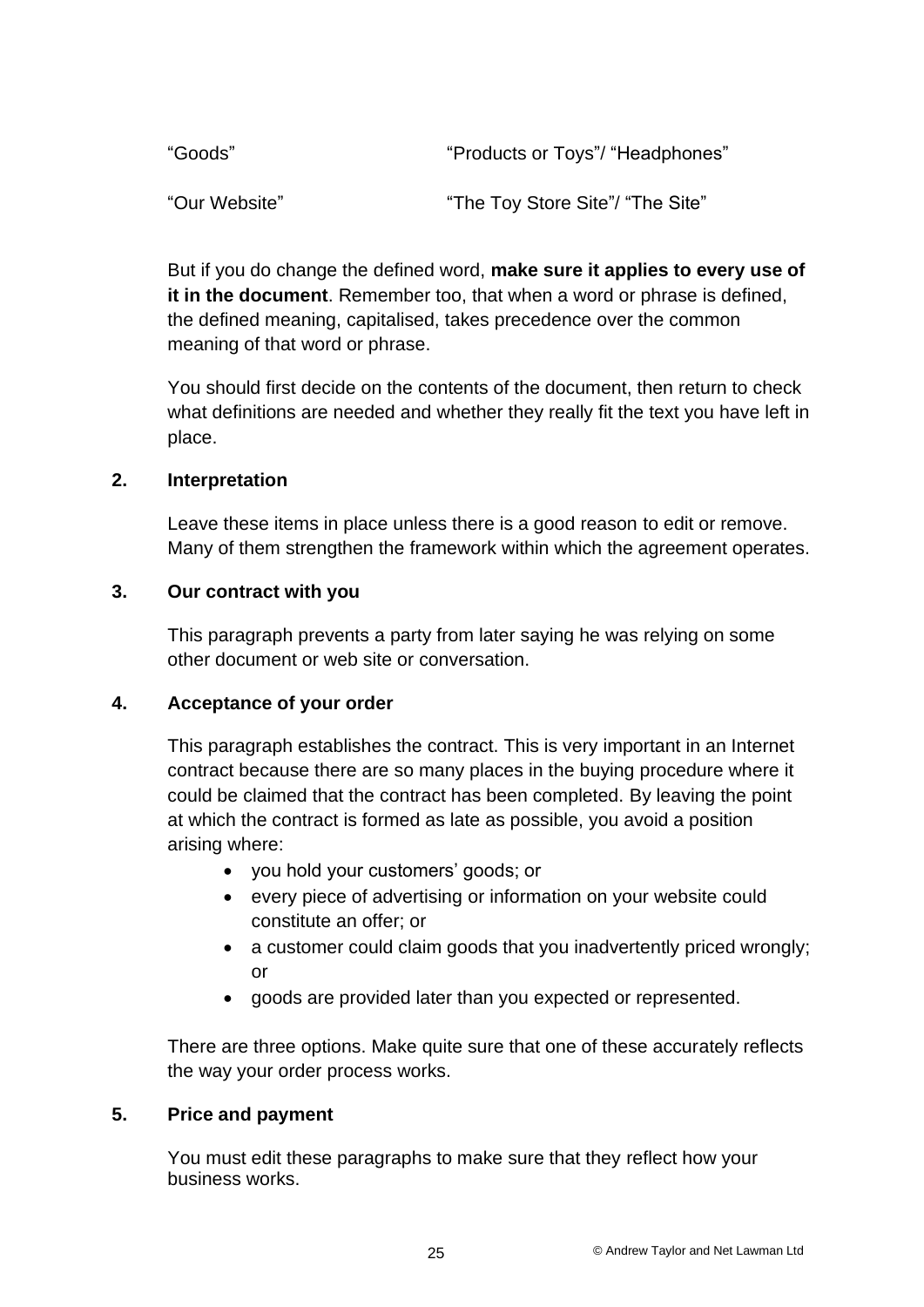### **6. Security of your credit card**

This paragraph is more for information than contractual commitment. We have included it here because many users are reluctant to make payment, so this assurance given at the point of sale will allay their fears.

For payment you may have various alternatives like the PayPal, Bacs and cheque. Edit this paragraph accordingly.

### **7. Cancellation and refunds**

If you sell only to businesses and organisations, delete this and the following paragraph.

This paragraph sets out your customer's rights as a "gold standard". In the past, the law has not compelled a seller to disclose his legal obligations. So sellers have not done so. These regulations change that. Because many organisations continue to keep customers in the dark, we believe it is to your advantage to be utterly transparent. Not only will that present you as a high prestige brand, but it will also make clear that you are being unusually helpful and not unnecessarily bureaucratic. There are three pillars of consumer protection:

- Provision of information
- the 14 day cancellation period
- "no fault" return within 14 days of purchase

### **8. Liability for subsequent defects**

A buyer's right to return faulty goods dates back to 1890. It applies today to all goods, as it did then. Recent consumer law has re-enforced the right, but not reduced or increased it.

If goods are not of satisfactory quality, as described and fit for particular purpose they may be returned for a full refund.

The minimum period within which you can insist on returned is six months. However, in common law, the return period depends on the estimated life of the product. If you expect it to last for twenty years, you could reasonably expect replacement for a fault appearing after six years. But your right will dissipate faster in the case of a product which deteriorates fast (shoe laces) or which could have been subject to rough usage (vacuum cleaner, saucepan, carpet)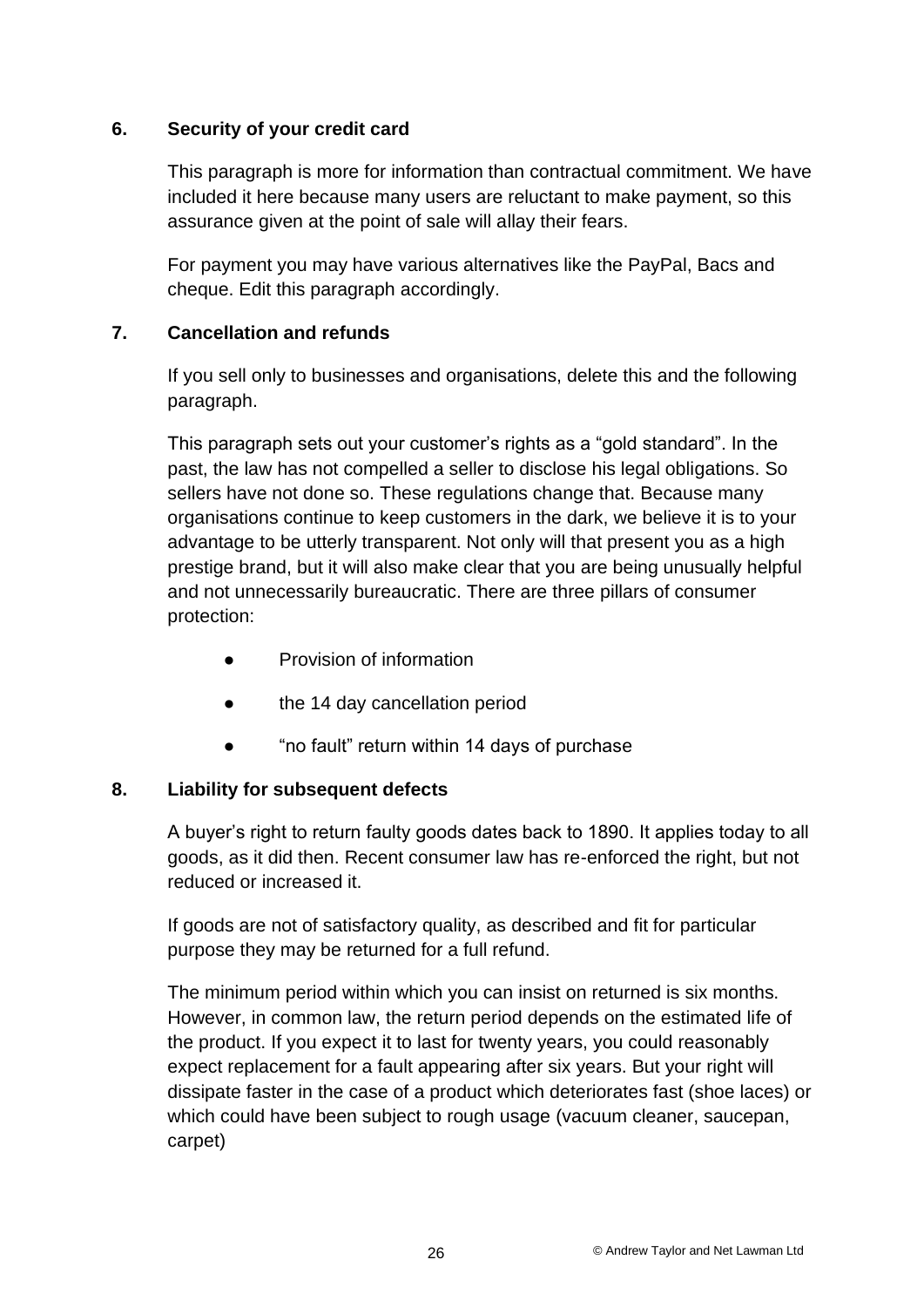This paragraph sets out "standard" limits to enable you to comply with the Consumer Rights Act 2015. It also covers your other statutory and common law obligations.

If goods are defective on arrival or within 30 days, the buyer is entitled to a full refund of the cost, the cost of returning them, and, if the buyer is a business, any economic loss arising from your failure to comply with your implied obligations.

If a defect becomes apparent only later, it will not be clear whether the buyer must accept a repair, an alternative, a precise replacement, or his money back. Then it entirely depends upon the nature of goods, defect and your business policy as what is most convenient option for you to repair or replace or refund the cost.

Because most buyers of this document supply consumers, we have provided terms which comply with the Consumer Rights Act 2015.

To comply with the Consumer Rights Act 2015, do not reduce the "guarantee" period below six months. This is requirement of the law.

### **9. Delivery and pick up**

As for the paragraph on price and payment, there are many alternative ways that your business could work. Edit these paragraphs to suit your business.

### **10. Foreign taxes and duties**

It is important to make this point clear if any of your sales are to other countries. It is not simply a question of avoiding expense or dealing with these matters yourself. More important is that if you tangle with the tax authorities of a foreign government, you may find yourself on the wrong side of the law if you later travel to that country.

### **11. Goods returned**

This paragraph includes terms to return defective goods where your customer is a business or an organisation.

We have provided a sensible set of terms. However, the law everywhere provides that if you sell defective goods or services you are obliged to pay for all foreseeable resulting loss and expense. That is the common law, predating any sale of goods act.

We have added for your convenience provisions for returning which may not be enforceable but which will certainly facilitate the procedure.

### **12. Waste Electronic and Electrical Equipment Regulations 2013**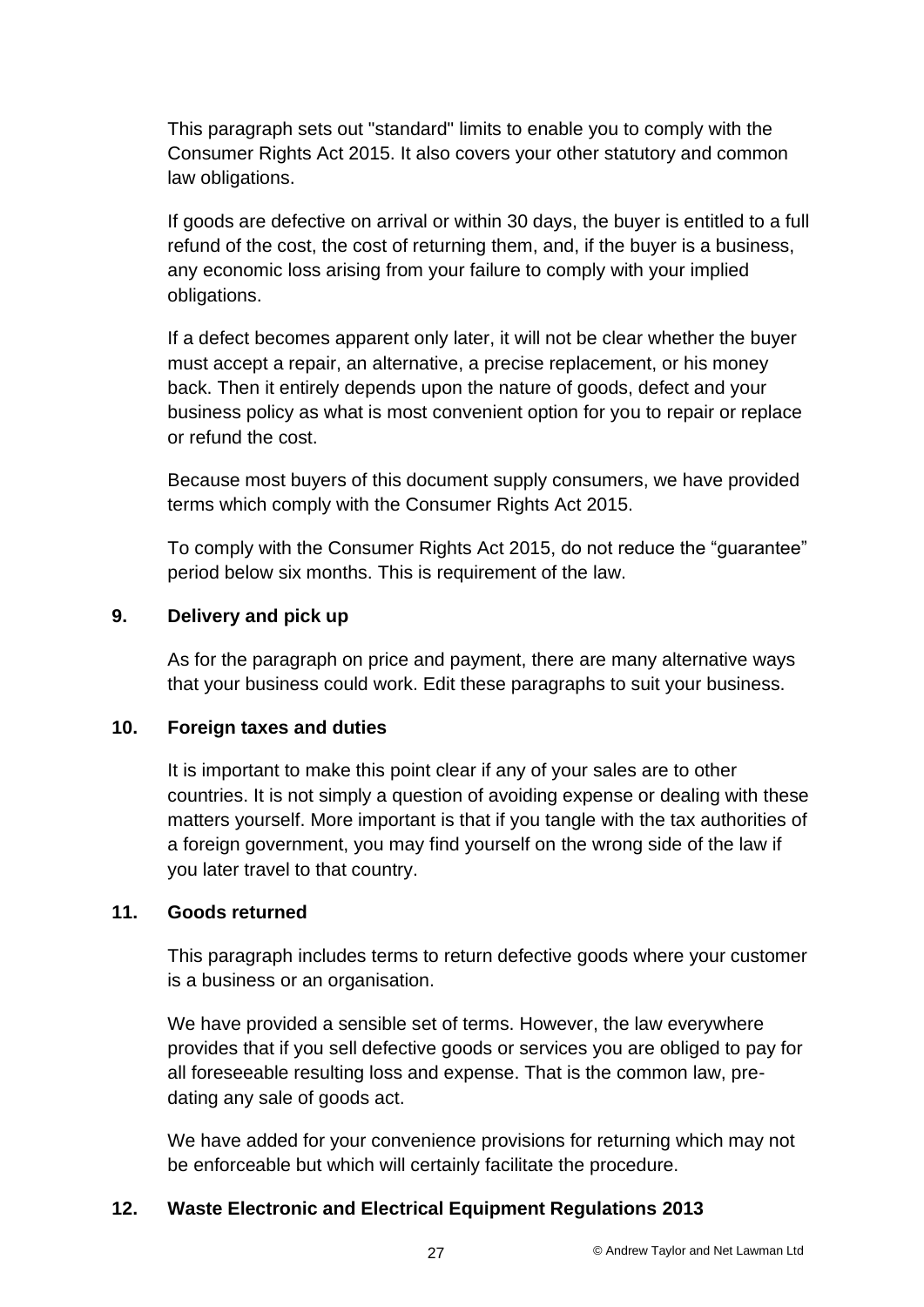The WEEE Regulations are a requirement for retailers who sell electrical goods. If your business does, leave these paragraphs in place, otherwise remove.

### **13. Disclaimers**

We do not have sufficient information about your business to determine how far you can use this paragraph and how binding it will be. We therefore provide an explanation, some parts of which will not apply to you.

Our aim in drawing this paragraph is to limit your liability as far as possible, particularly against events you may not anticipate. We are also aware that you might sell to business, not consumers, and to consumers outside the EU. Note however, that most advanced economies protect their consumers in much the same way as EU consumers are protected. However, a foreign government would have great difficulty in enforcing its rules against you!

There is a substantial set of law which regulates what you can sell to anyone, so no matter what you put in this paragraph, it will not protect you in contract if you sell something different from what an intelligent customer or client would expect. Comparable law covers every part of the sale and return process.

On top of that solid legal structure is an even larger structure relating to protection of consumer rights. That is because consumer protection is extreme in the EU. If you sell to consumers, even occasionally, you must learn what are your legal obligations. The depth of law is huge - far more than we could ever advise here.

We have therefore provided not merely alternative provisions within this paragraph, but two alternative paragraphs. One version is what you can reasonably say if you deal with consumers; the other is the "hard" version which covers everyone else. Select the version according to whether or not you sell to European consumers.

If you sell Worldwide, you could of course arrange for only users outside the EU to receive the hard version - whoever they are.

It is possible that neither of these alternatives will be entirely enforceable. However we have also specified that any provision which offends should be reduced, as opposed to be deleted. In these paragraphs we have provided a terrific contractual shield - but somewhere there may be someone whose arrows will pierce it.

Our best advice to you is to include these disclaimers so far as they apply to your business, but do not expect that you can conduct your business with disregard to the law. The Sale of Goods Act and Misrepresentation Act and a raft of consumer protection law still apply.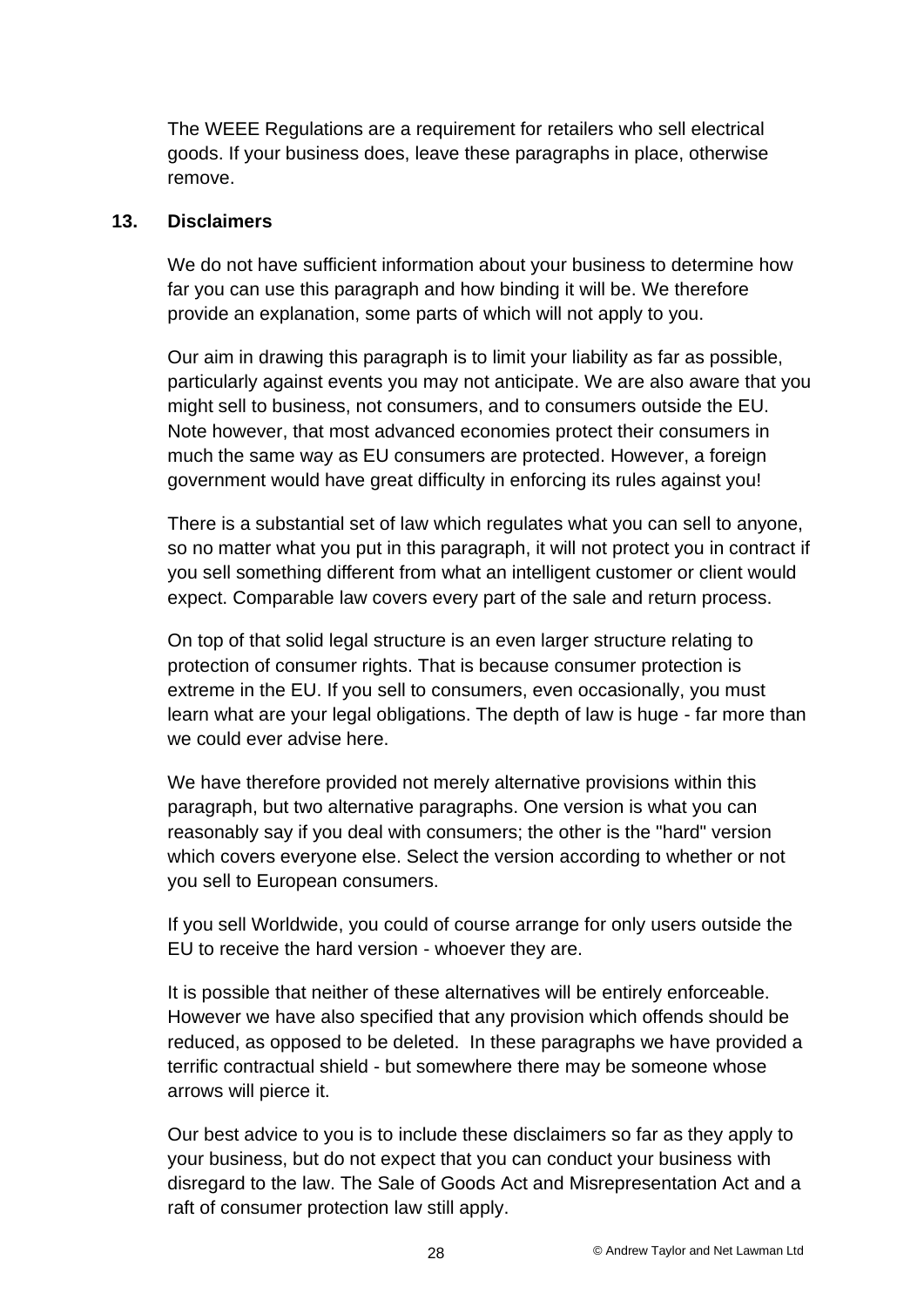You will see that we have also included in the provision for directors and others to have the same protection. One way to get around disclaimer provisions in the past was to claim not against the company with whom the claimant has a contract but against the directors or others in negligence.

### **14. Your account with us**

These terms provide some protection in case of customer disputes about use of an account. We recommend leaving these if your website records customer information for subsequent purchases. If they are not applicable, remove them.

### **15. Restrictions on what you may Post to Our Website**

This and the following four paragraphs relate directly to aspects of the interface between you and your buyers. The more they are allowed to enter data, upload, download, leave messages, and so on, the greater your risk. You cannot stop a criminal by a term in a document, but you can make clear to regular users, before and after the event, that you will take a tough line for bad behaviour.

The paragraphs in this section have two purposes: the first is the obvious and named purpose of preventing damage to your website and establishing a contractual obligation by your site users not to do so. Secondly, it may assist in protecting you from civil or criminal charges for which you may otherwise be liable as a result of what someone else posts to your website.

No matter what you put in these paragraphs, there is no certainty that you may not be the subject of some sort of attack or other problems. However, we do think it is worth providing a full and strict policy. By doing so, you have the best possible defence against anyone who claims he has been insulted, injured, defamed, or whatever.

Of course, anyone who wishes to continue to use your business will comply. We suggest that you edit these paragraphs in line with the perceived extent of your risk.

### **16. Your Posting: restricted content**

This paragraph continues in the vein of the previous one. As you see, we intend to make clear that certain other activities are prohibited.

### **17. How we handle your Content**

It is a question of balance and maybe how your buyers will react. You are free to delete all or any of it.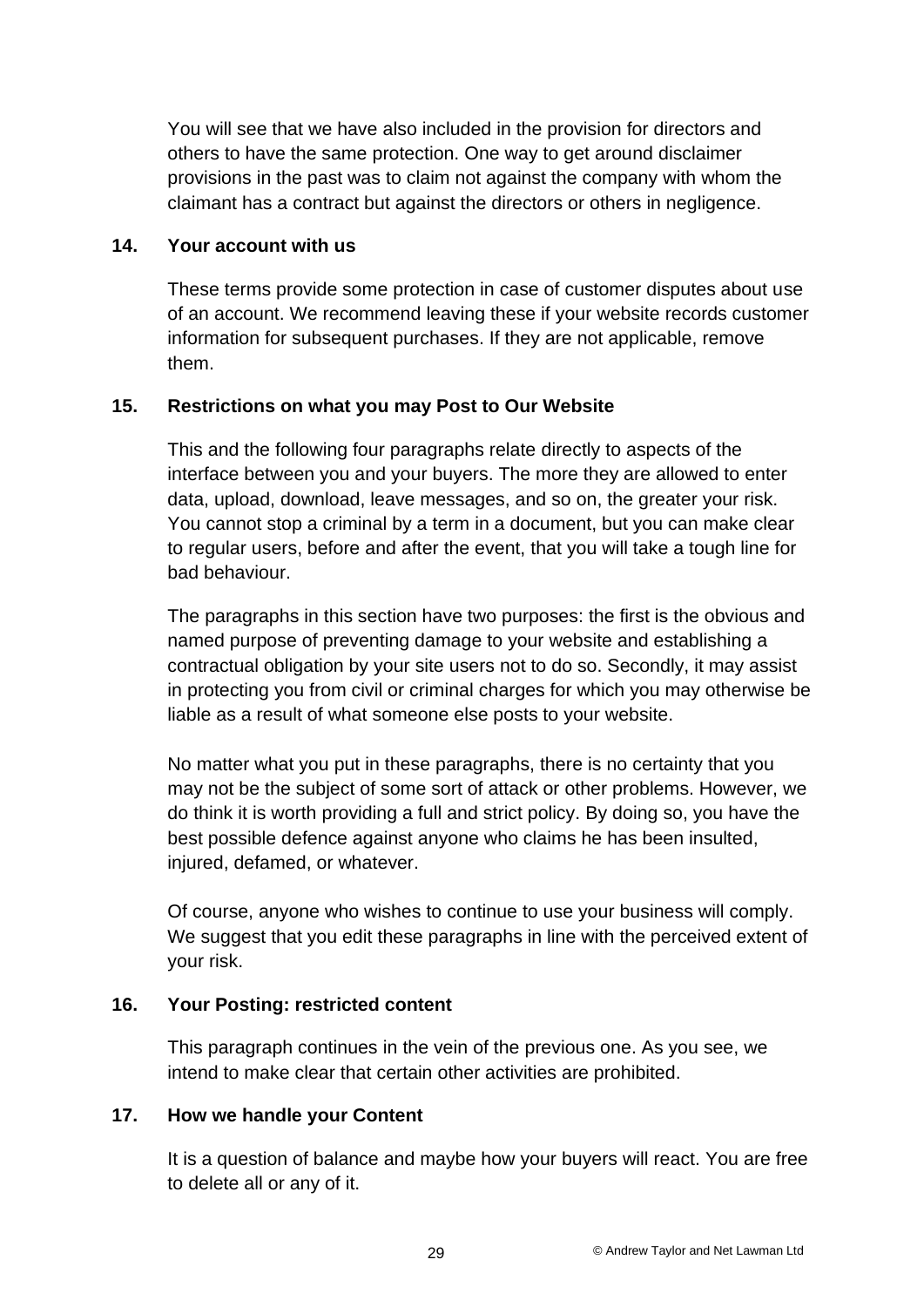This particular paragraph covers a sensitive issue. You should edit to suit the way you operate your business. You need to provide a balance between making precise promises which could trip you up on the one hand and giving a tight enough framework to convince doubters that you will not sell their data. You should also make sure you have the current Net Lawman privacy policy in support.

### **18. Removal of offensive Content**

This paragraph is targeted at anyone who is aggrieved by your site content. He may or may not be one of your customers. By stating and following this policy you will reduce the chance of any claim for defamation, breach of copyright, and so on. Depending on how you attract acceptance of the terms generally, this paragraph may not be enforceable against a visitor who has not explicitly agreed to these T&C (for example, visitors who are not subscribers).

### **19. Security of Our Website**

There is an intentional overlap here with the paragraph on restrictions on posting. Your need for this provision also depends on the extent to which users are able to post content of any sort. Delete provisions which are stronger than you need.

### **20. Indemnity**

We suggest no edits.

### **21. Intellectual Property**

Few business managers appreciate just how much IP is owned by the business. There is an enormous variety of IP rights, from domain names to trade marks.

We suggest that you edit these paragraphs, but keep them within the document.

### **22. Dispute resolution**

This paragraph sets out standard terms as required under the Alternative Dispute Regulations 2015.This new law follows an EU directive. **Our opinions** are as follows:

The new law is directed at those EU members whose legal systems have perhaps not been fine tuned for nearly 1000 years and which fail to recognise consumer rights adequately.

UK courts have more or less insisted on litigants going to mediation in cases where the judge concerned is of the opinion that "heads should be knocked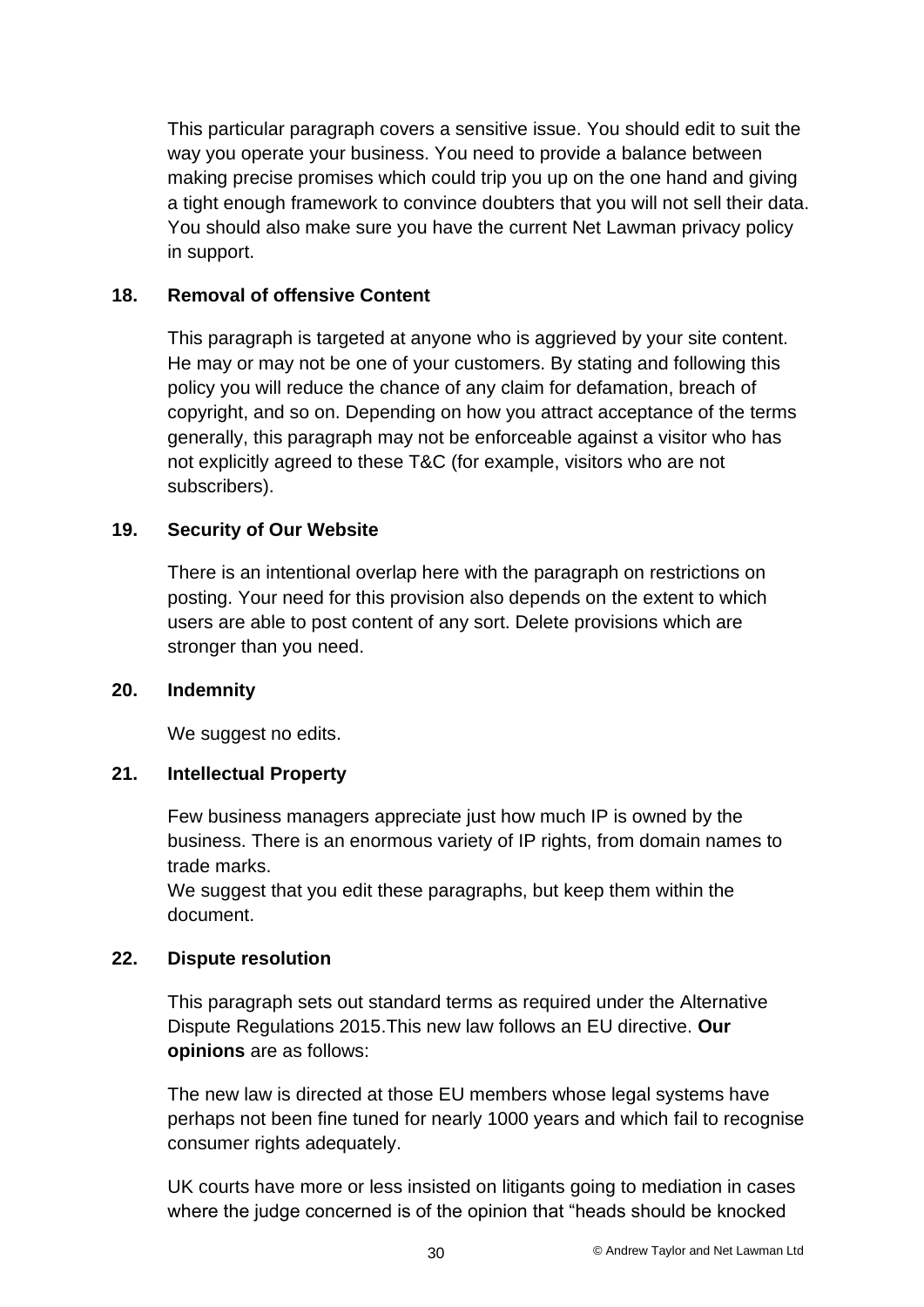together". (Net Lawman documents have included a mediation paragraph for 15 years!)

The purpose of mediation (the most common form of ADR) is to settle a dispute. In practice it should not matter who is the mediator. Of course you should try to find someone with the appropriate experience of business and commercial life, but the requirement for a "qualified" person is meaningless. Mediation is not a subject you can learn from a book. So, if you need to find a mediator, you will have no trouble in finding someone acceptable to both sides.

Mediation costs money. £1000 to £3000 would be the approximate rate outside London, for reading the papers and giving a full day. So if the sum in dispute is less than £10,000, even mediation may be unacceptable.

There seems to be some confusion in the EU regulations as to how far arbitration is included in the proposals. In many EU countries arbitration is either unregulated or confined to international issues like shipping and insurance. Here in the UK, it is regulated very precisely by the Arbitration Act 1996.

As a result of that act, arbitration entails very similar procedures to those in formal litigation. Most arbitration is as expensive and time consuming as litigation. It is certainly not "alternative" dispute resolution in a way that saves time or money. That is why the courts do not promote it. We advise that you avoid it!

The new regulations require that if you know of a mediator, you should provide details. However, it seems to us that the last person your opponent would agree to use is someone with whom you already have a relationship. Indeed, it would be immoral if that person even agreed to accept repeated instructions.

From here numbering now once again relates to the paragraph in the document.

The law requires that when your internal complaint handling procedure is exhausted then you must tell your customers about using a mediation or arbitration platform. Your obligation is not to force the customer to use these means of dispute resolution but just to provide information. This is to encourage the customer to use ADR rather than litigating.

22.4: in the unlikely event that your business is a large organisation where you have voluntarily committed yourselves (to your trade association?) to use ADR. then by all means provide the name, website and contact details of your selected ADR provider.